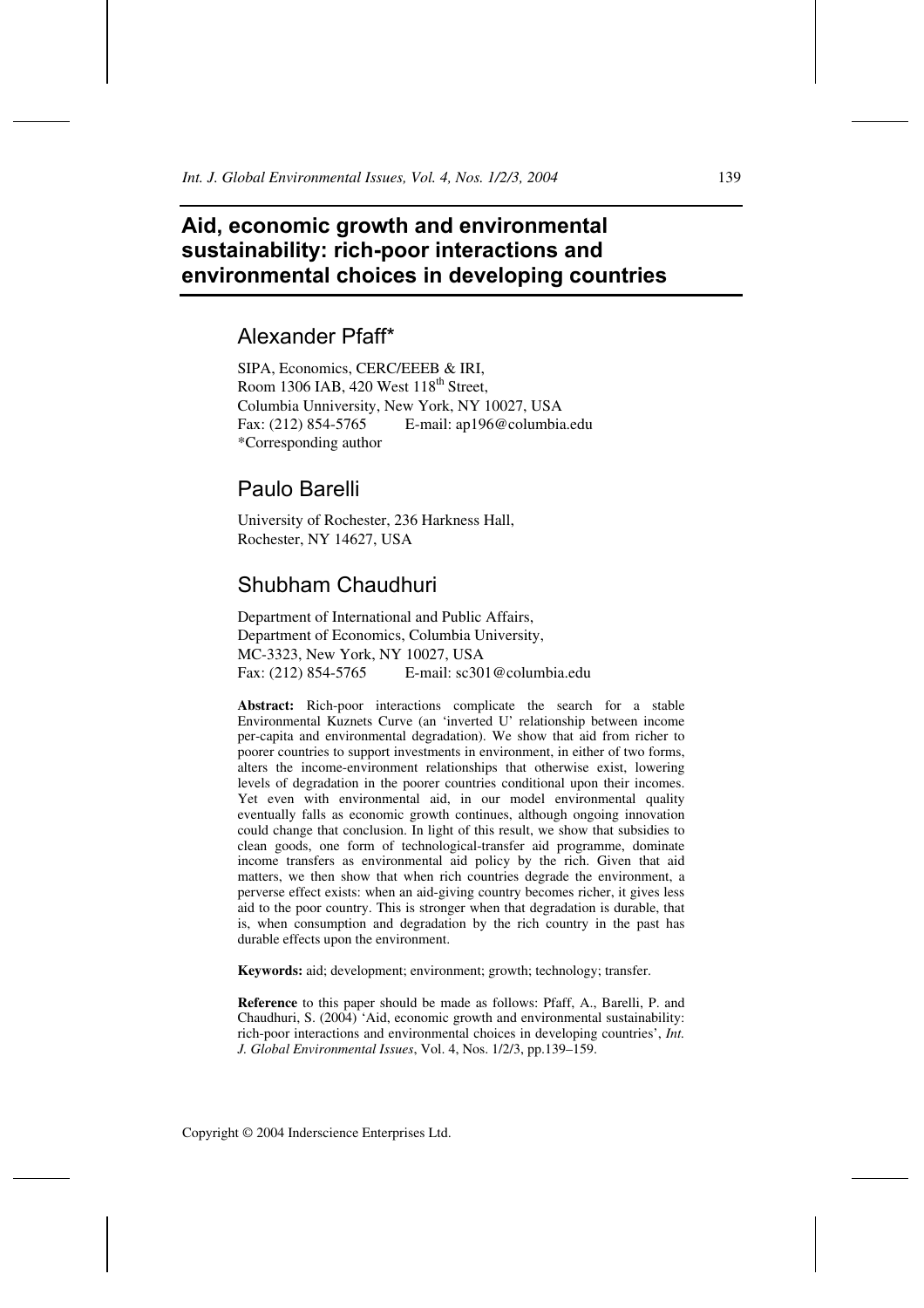**Biographical notes:** Alexander Pfaff received his BA Summa cum Laude from Yale in 1988, and his PhD in Economics from MIT in 1995. His research focus is the interaction between the environment and economic development. He has studied land use and its implications for carbon sequestration and species habitat, with empirical analysis of deforestation in the Brazilian Amazon and Costa Rica. He is also researching, theoretically and empirically, the relationship between economic development and environment, incentives for firms to do environmental self-audits and to disclose the quality of water within multidisciplinary projects in Bangladesh and Brazil.

Paulo Barelli is finishing his thesis in the Department of Economics at Columbia University in New York, USA, in the field of economic theory. His bachelor's degree is in Economics from the University of Sao Paulo, Brazil, from which he has also received a Masters degree in Economics. As of July 1, 2004, he will be an Assistant Professor at the University of Rochester.

Shubham Chaudhuri is Assistant Professor of economics at Columbia University in New York, USA. He obtained his bachelor's degree from Harvard University and his PhD from Princeton University, both in economics. Professor Chaudhuri is an applied microeconomist and microeconometrician. He is also currently a consultant to the World Bank on empirical methods for assessing the vulnerability of households to poverty.

### **1 Introduction**

Many researchers have studied, empirically and theoretically, the possible existence of inverted-U relationships between per-capita income and various indicators of environmental (for example, air or water) degradation at the aggregate level.<sup>1</sup> Theoretical analyses have suggested that there could be, and empirical analyses have suggested that there may be non-monotonic, income-environment relationships.

This paper considers environmental aid and how it might affect such relationships. Environmental aid is assumed to flow from richer to poorer countries. While all people are assumed to value the environment in principle, those better able to satisfy other needs and desires given higher incomes or wealth may express greater value on the margin for an improved environment. Here, we permit richer actors the option of spending on aid to express that value and thereby influencing the choices of poorer actors. Thus environmental aid occurs endogenously, driven by income levels.

Analogous endogeneity of environmental regulation as incomes rise within a country is a common interpretation of Environmental Kuznets Curves (EKCs). Note then that a political economic model formalising such an interpretation, one starting with household preferences and adding interactions between many households, is lacking. Representative agent models that have dominated theoretical work in this area, for instance, growth models, often lack an explicit mechanism (political economic or other) through which initial effects of economic growth might in reality be reversed. $2$ 

For our purposes, such growth models make it more complex to study aid interactions between even single representative agents used to model whole countries. Yet many types of environmental degradation involve externalities, including across borders. To focus on these interactions, and specifically on interactions between rich and poor countries, this paper applies the simple, static, single-actor model in (Pfaff, Chaudhuri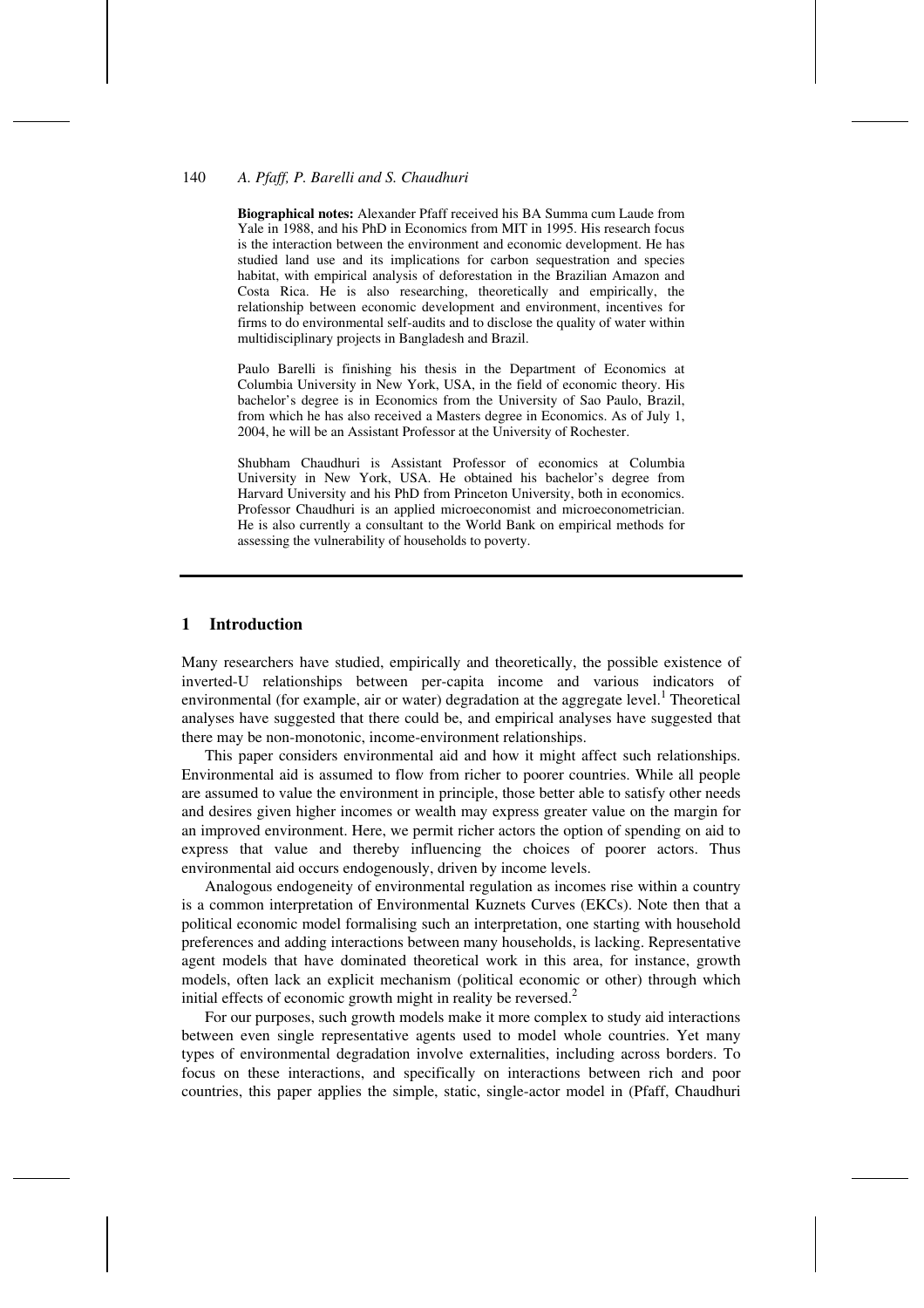and Nye, 2004) that quite naturally yields the *possibility* of non-monotonic environmental paths ('U' or other) as development proceeds. We explore how environmental quality responds to growth when richer countries optimally use aid to influence environmentally relevant choices by the poorer countries. We consider income transfers and subsidies to clean goods as forms of environmental aid.

We analyse first the case in which only the poor country degrades a global public good that is valued in principle (even if in practice only trivially at times) by both rich and poor. The existence of globally valued species in poor countries is one class of relevant examples. We show that aid alters the environment-income relationships that would otherwise have existed, lowering levels of degradation in poorer countries conditional on their incomes. While the optimally chosen level of aid can be zero, we know that aid is a realistic feature of the environmental landscape, so this result complicates the search for a *stable* EKC. Otherwise identical developing countries that start identical economic growth paths at different points in time will enjoy different paths of environmental quality if the conditions that affect environmental aid (including income) have changed in the aid-giving countries.

Even when optimal environmental aid is positive and at high levels in our model eventually the quality of the environment will fall as economic growth occurs unless environmental innovation is ongoing. This raises the issue of technological transfer.

We consider the case of a subsidy to existing clean goods, a form of technological transfer programme (as effective access to an existing technology is affected by its price). Such a policy dominates income transfers (the optimal income transfer is relatively often zero). An implication of this is that a positive level of aid is more likely in this form. Thus, offering aid may well be attractive to rich countries, such that the presence of rich countries and their optimal offers of aid may in fact influence observed relationships between per capita income and quality of the environment.

Finally, we consider the case in which richer countries also degrade the environmental amenity level enjoyed by both the poor and the rich countries. An example of this case is greenhouse gas emissions, which mix globally. A Clean Development Mechanism, for instance, could include subsidies such as those we analyse. We find that although the rich country is now responsible for some of the degradation, it will *reduce* environmental aid. Underlying this perhaps perverse result is the fact that degradation of the global public good is one way to push the poor country to spend money on being clean. It substitutes for the transfer within inducement by rich countries of the use of clean goods in poor countries. This result is stronger if degradation is durable, that is, if historical consumption and degradation by the richer countries yields lasting degradation of the environment.

Below, Section 2 briefly summarises the single-actor framework we will apply. Then for the case in which the rich country does not degrade the environment, Section 3 explores and compares the cases of different levels of alternative forms of environmental aid, income transfers and subsidies to clean goods. Section 4 then presents the case in which rich countries do degrade the quality of the environment, finding that this degradation can lower the level of environmental aid. Section 5 briefly summarises and suggests an area for further research.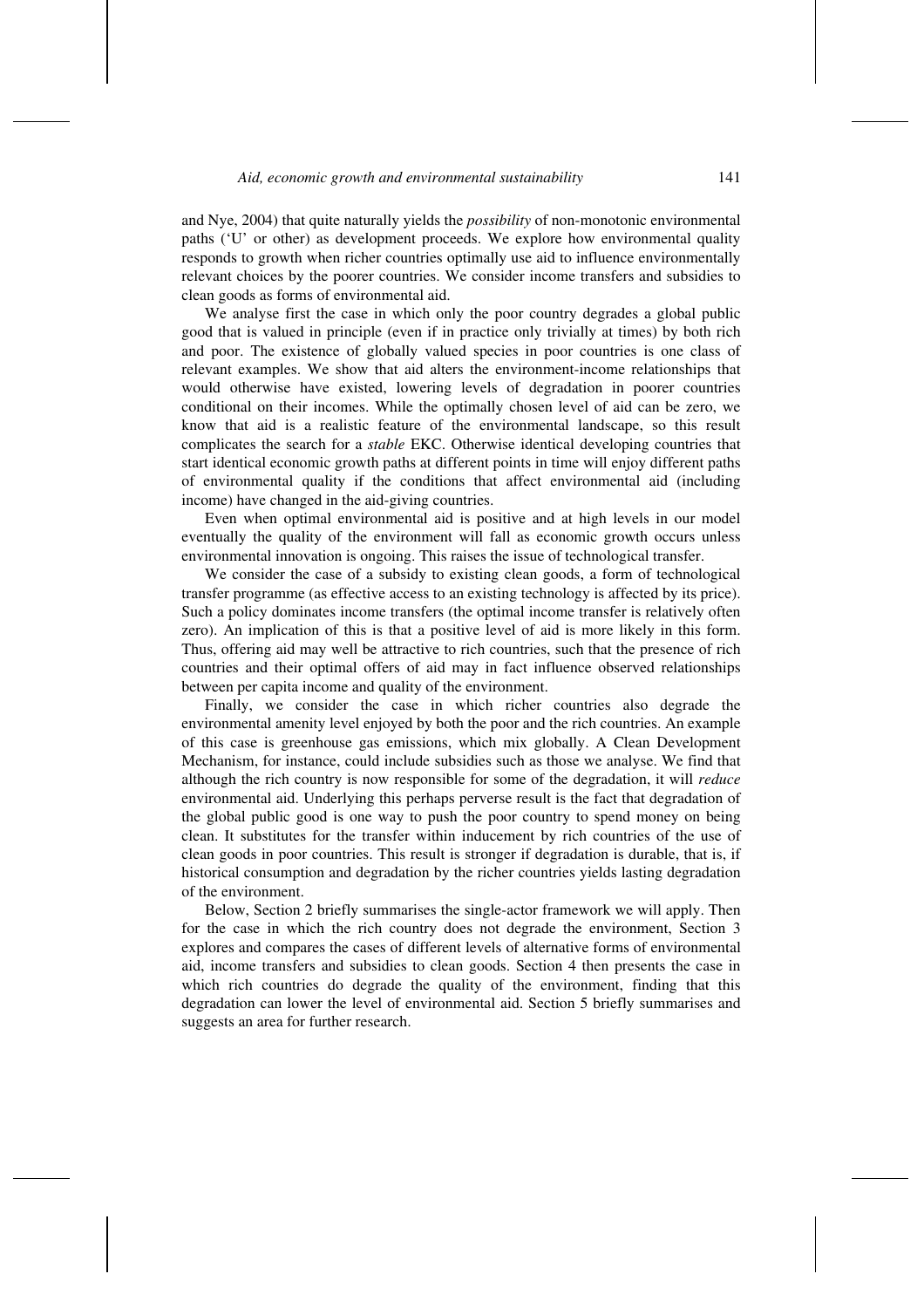### **2 Choice of technology by a single country**

The single-actor model in (Pfaff, Chaudhuri and Nye, 2004) is our starting point. The valued environmental services are not directly purchased. Instead, a country starts with an environmental endowment that is degraded through the production and consumption of marketed commodities that provide valued services. Non-monotonic paths of environmental quality quite easily may arise as economic growth proceeds.

Let  $S$  denote consumption of a non-environmental service and  $a$  the level of the environmental amenity. Neither is directly purchased. They are jointly produced using marketed goods. Consider the case of two such goods, a 'dirty' good *d* and a 'clean' good *c* . Assuming linearity, define units so the total volume of services *s* is:

$$
s(\vec{q}) = q_d + q_c \tag{2.1}
$$

where  $\vec{q} = (q_a, q_c)$  are quantities of dirty and clean goods. Total emissions *e* are:

$$
e(\vec{q}) = \alpha q_d + \beta q_c \tag{2.2}
$$

where  $\alpha > \beta > 0$ . Finally, assuming that the environmental amenity is linear in total emissions, where *A* is the initial environmental endowment and  $A > 0$ :

$$
a(e) = A - e \tag{2.3}
$$

A country chooses the marketed  $\vec{q}$  to maximise (2.4) subject to (2.5):

$$
U(s,a) \tag{2.4}
$$

$$
p_d q_d + p_c q_c = y \tag{2.5}
$$

where *y* is household income and  $p_d$  and  $p_c$  are, respectively, the per-unit (of services) prices of the dirty and clean goods. We assume  $p_d < p_c$ , that is, the dirty good is cheaper.

Ignoring for the moment the fact that the demand functions may not be differentiable at all incomes because of binding non-negativity constraints on the use of goods, we can represent the slope of the Engel curve linking *a* to *y* as:

$$
\frac{da(\vec{q}(y))}{dy} = \sum_{j} \left(\frac{\partial a(\vec{q})}{\partial q_j}\right) \frac{\partial q_j}{\partial y}(y)
$$
\n(2.6)

The key intuition for non-monotonicity relies on the point that the demand for the marketed goods  $\vec{q}$  is *derived* from preferences for *s* and *a*, and should not be presumed to be normal (that is, the  $\frac{\partial q_j}{\partial y}$  $\frac{\partial q_j}{\partial y}$  may not be positive). In a characteristics framework, inferior marketed goods can be quite common (Deaton and Muellbauer, 1980; Lipsey and Rosenbluth, 1971). If dirty marketed commodities are inferior after a certain income while clean goods are normal, for instance, it is possible the Engel curve for the environmental amenity will be U-shaped.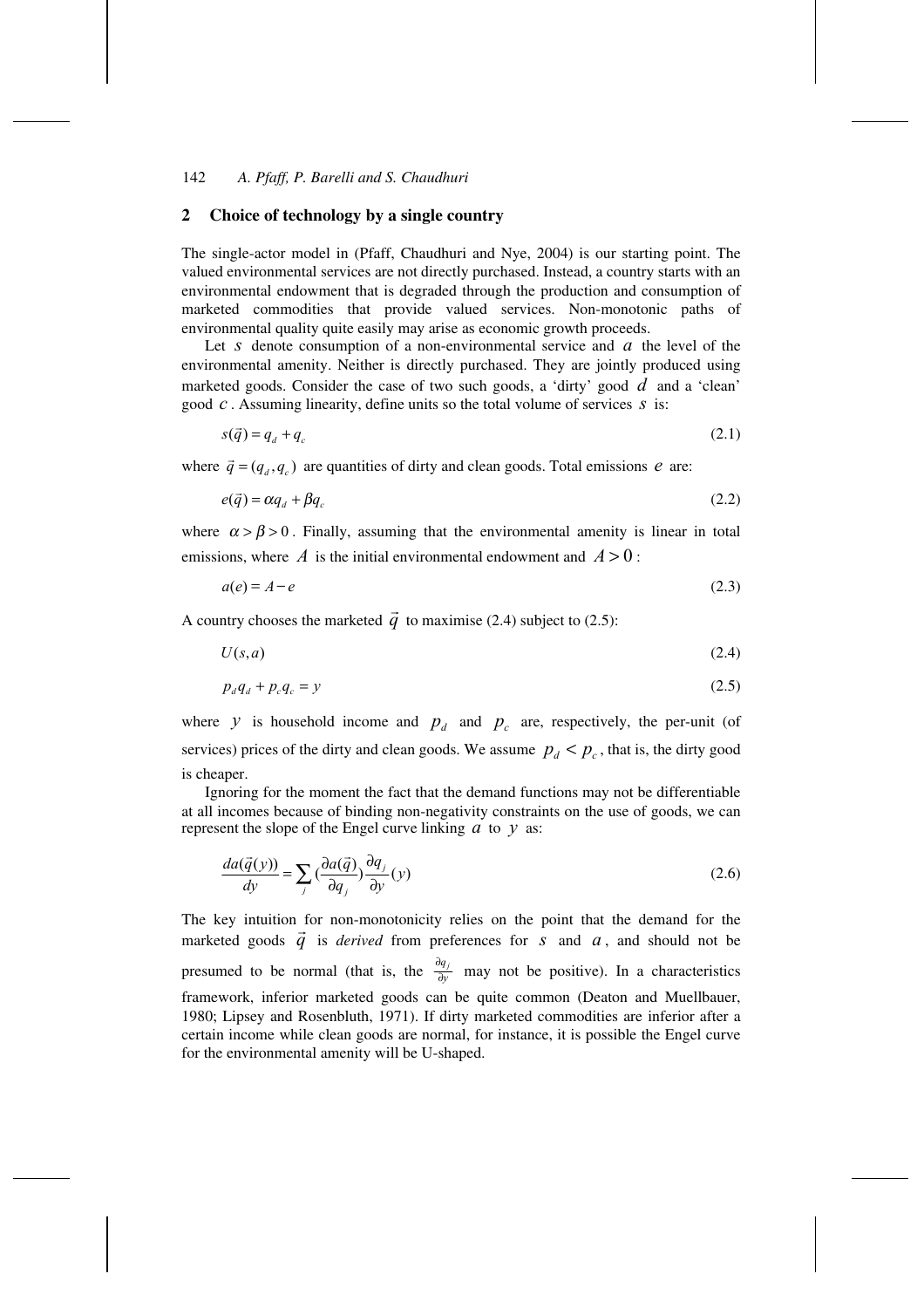Put another way, the intuition for non-monotonic paths of  $a$  as  $y$  rises is that the ability to substitute between marketed goods, in the production of *s* , allows a separation of two decisions: how much service to consume, and how to produce that service. The fact that these two decisions may move independently with respect to income allows for their combined effect to be non-monotonic.

**Figure 1** Potential for non-monotonic income-environment paths

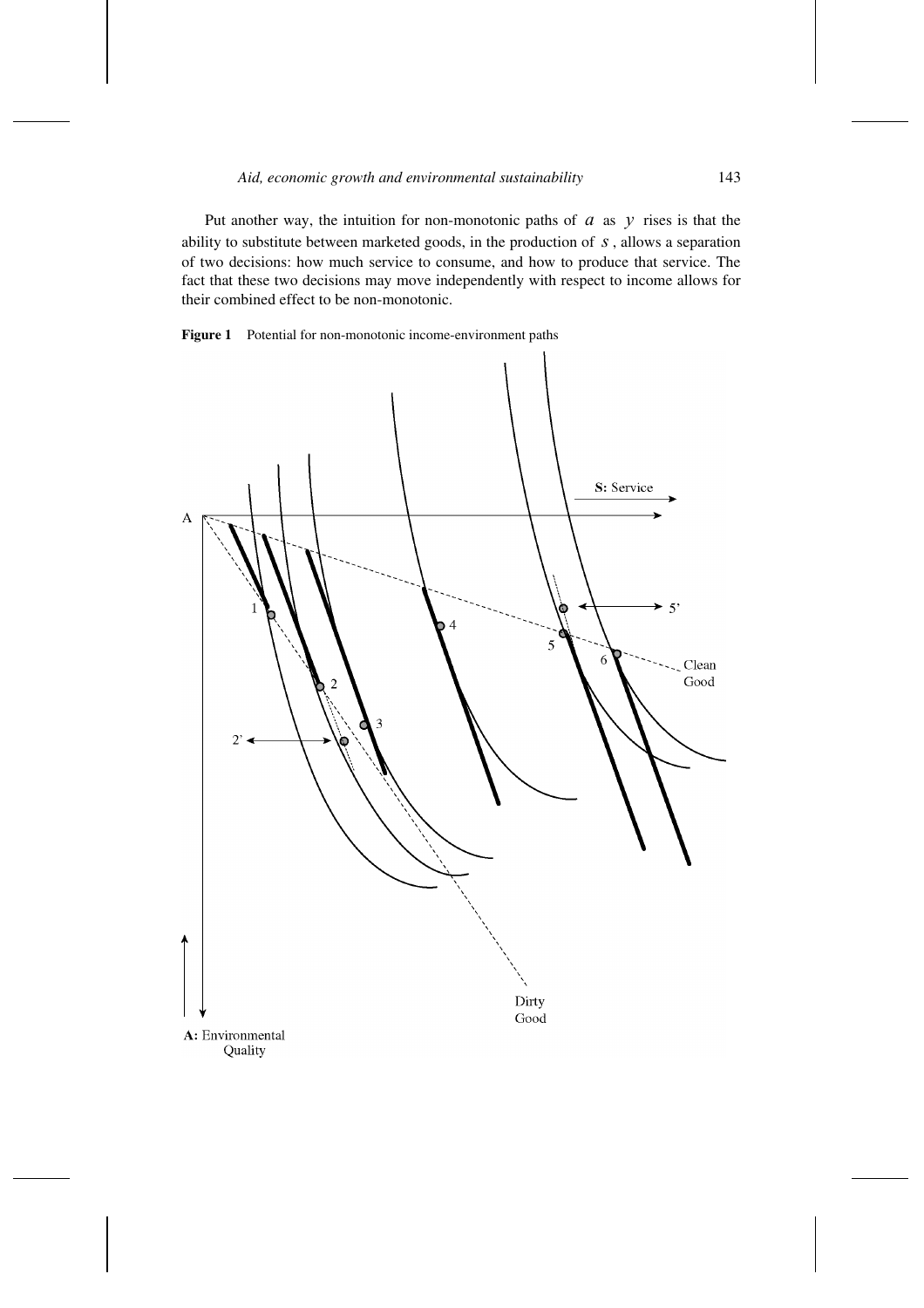Figure 1 (from (Pfaff, Chaudhuri and Nye, 2004), which has more detail and analytical results) graphically summarises this intuition. The endowment *A* is at the upper left  $(s = 0, a > 0)$ . The dashed rays are the combinations of *a* and *s* attainable through exclusive use of one good. The solid lines connecting the rays are budget constraints for different levels of income; larger budgets are farther from the endowment. The budget slopes indicate the relative shadow price of environment and services – that is, the rate at which one can trade off environment and services given the underlying technologies and the prices of the marketed goods being consumed. The negative slope reflects our assumption that dirtier goods are cheaper than cleaner goods per unit of service produced. The shape of the indifference curves comes from the concavity of the utility function, into which both *a* and *s* enter positively.

In the lowest-income transition, from 1 to 2, while a country could substitute from dirtier to cleaner goods, it does not. Because of the endowment, moving as rapidly as possible to greater balance of *s* and *a* is preferable. This dictates using only the dirty good. No substitution to less degrading goods occurs. In the transition from 2 to 3, rising income can lower environmental quality since over much of this income range, again no substitution is preferred. In sum, at low incomes the asymmetric endowment discourages substitution to cleaner goods, and rising income degrades the environment.

In the transition from 3 to 4, environmental quality improves. Substitution is both desirable and feasible, so a country's choices can raise both *s* and *a* . Thus, the transitions from 1 to 4 trace out a U-shaped relationship between  $y$  and  $a$ . However, environmental improvement is unfeasible once the household is at point 5, using only the clean good. Then further substitution is impossible, such that further abatement cannot occur. Thus, the full set of transitions traces out an 'inverted-N' relationship of quality to income. This could be the expected path of environmental quality with economic growth if a country made its choices without relevant interactions with other countries (such as those explored below).

#### **3 Two countries, degradation by the poor**

#### *3.1 Income transfers as environmental aid*

Now we allow for two countries, one rich and one poor. Throughout the paper, these countries have the same preferences over a common environmental amenity (a global public good), though their marginal valuations of environmental improvements will differ. In our first model, production and consumption of marketed commodities by the poor degrades this amenity but that by the rich does not (the source of the amenity may be in the poor country, for instance in species-rich tropical forests). The rich country does affect the environmental outcome through aid to the poor country. In this sub-section, aid takes the form of income transfers, while in the next sub-section it will take the form of a subsidy to clean goods.

If the consumption and production of the rich does not degrade, the environmental amenity could not be the atmospheric services due to emissions of greenhouse gases that mix globally (see Section 4 for the case of production and consumption in both countries affecting global public goods). It could be the existence of globally valued species located in poor countries whose habitat is threatened by local production and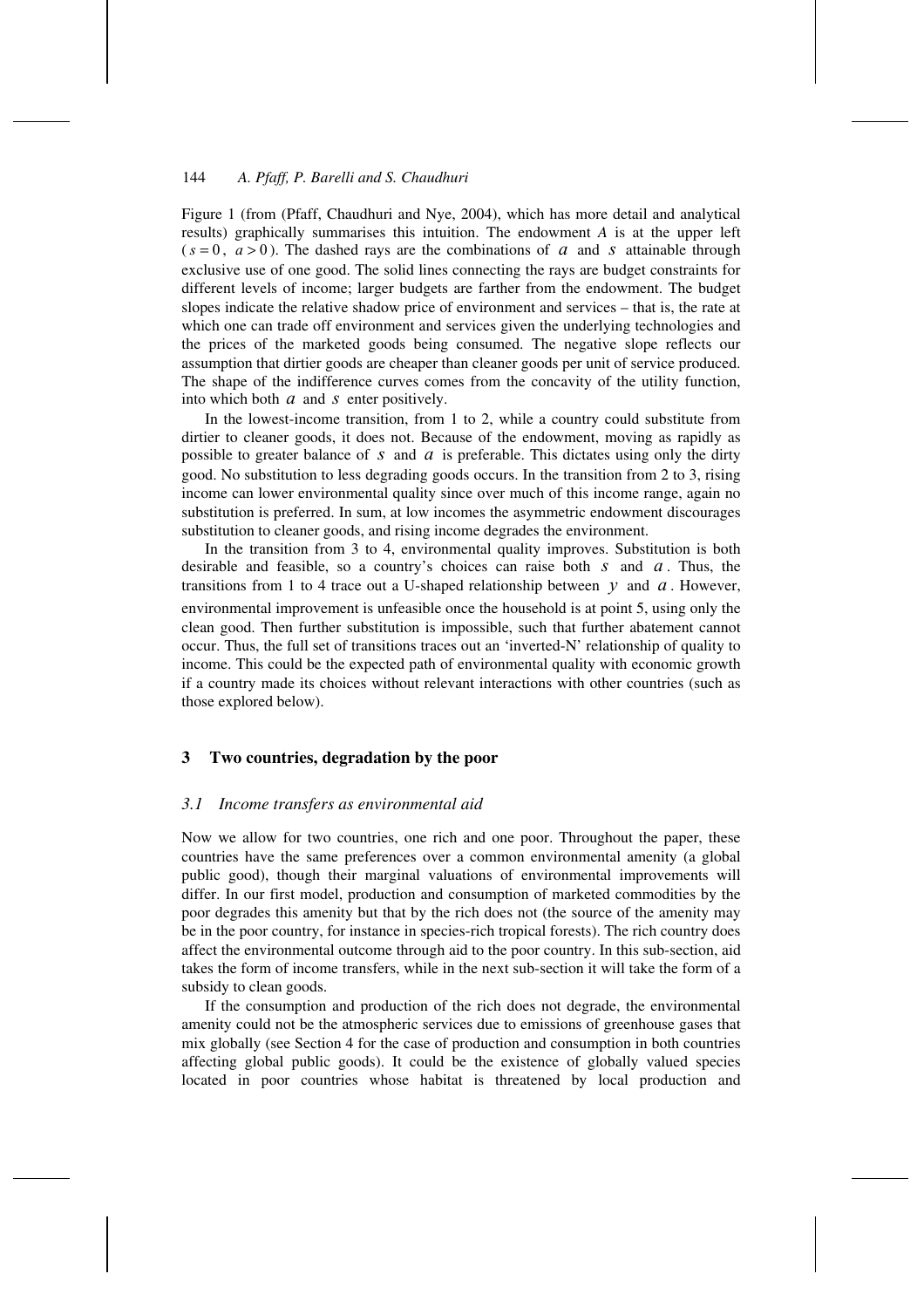consumption but not by production and consumption located in the richer countries. Globally valued species surely exist in richer countries as well, in which case only the production and consumption of the rich may degrade the amenity. However, those cases are not relevant for the discussion of aid between rich and poor countries, since we do not expect poor countries to send environmental aid to rich countries (nor would this find support within our modelling below).

Further, we would expect to see the rich sending environmental aid to the poor because, as noted just above and in Section 2, even with the same preference functions their marginal valuations for environmental improvement will differ. Thus, after the poor have done all that they will choose to do to protect the quality of the environment within their own countries, rich countries may desire more protection in poor countries due to the public good nature of the amenity.

We assume two countries with utilities:

$$
u_i(s_i, a) = s_i^m a^{1-m} \text{ for } i = 1, 2
$$
 (3.1)

where  $i = 1$  indicates the rich country,  $s_i = q_{id} + q_{ic}$  and  $a = A - e_2$ , for  $e_2 = \alpha q_{2d} + \beta q_{2c}$ . The budget constraints are  $p_d q_{id} + p_c q_{ic} = y_i$ . Assume  $y_1 > y_2$  such that  $q_{1d} = 0$  and  $q_{2c} = 0$ . The rich country is rich enough to consume only clean goods and the poor country is poor enough that it consumes only dirty goods. A rich country may want to induce a poor country to switch to clean goods by transferring income  $\tau$ . Then the budget constraints become:

$$
p_d q_{1d} + p_c q_{1c} = y_1 - \tau
$$
  
\n
$$
p_d q_{2d} + p_c q_{2c} = y_2 + \tau.
$$
\n(3.2)

## *3.1.1 Large transfer*

First, we consider a 'large' transfer, defined as one sufficient to induce the poor country to use only the clean good. A transfer  $\tau$  such that:

$$
\frac{1-m}{m}\mu \frac{y_2 + \tau}{p_c} \ge A - \frac{\beta}{p_c}(y_2 + \tau),
$$
\n(3.3)

where  $\mu = \frac{\alpha p_c - p p_d}{p_c - p_d}$ *p<sub>c</sub>* – β*p*  $\mu = \frac{\alpha p_c - \beta p_d}{p_c - p_d}$  (the slope of the budget in Figure 1), induces the poor country to do so. Note that the rich country will always act to maintain an equality in this expression. It will vary the transfer so that the poor country is just barely willing to use only the clean good, such as at point 5 in Figure 1. A larger transfer would only cause a deterioration of the environmental amenity, as in a shift from point 5 to point 6 in Figure 1, and that would be worse for the rich country. Rearranging terms given an equality yields:

$$
\tau_L^* = \frac{mp_c A}{(1-m)\mu + m\beta} - y_2.
$$
\n(3.4)

Consistent with this logic, the transfer in  $(3.4)$  decreases one for one as  $y_2$  increases.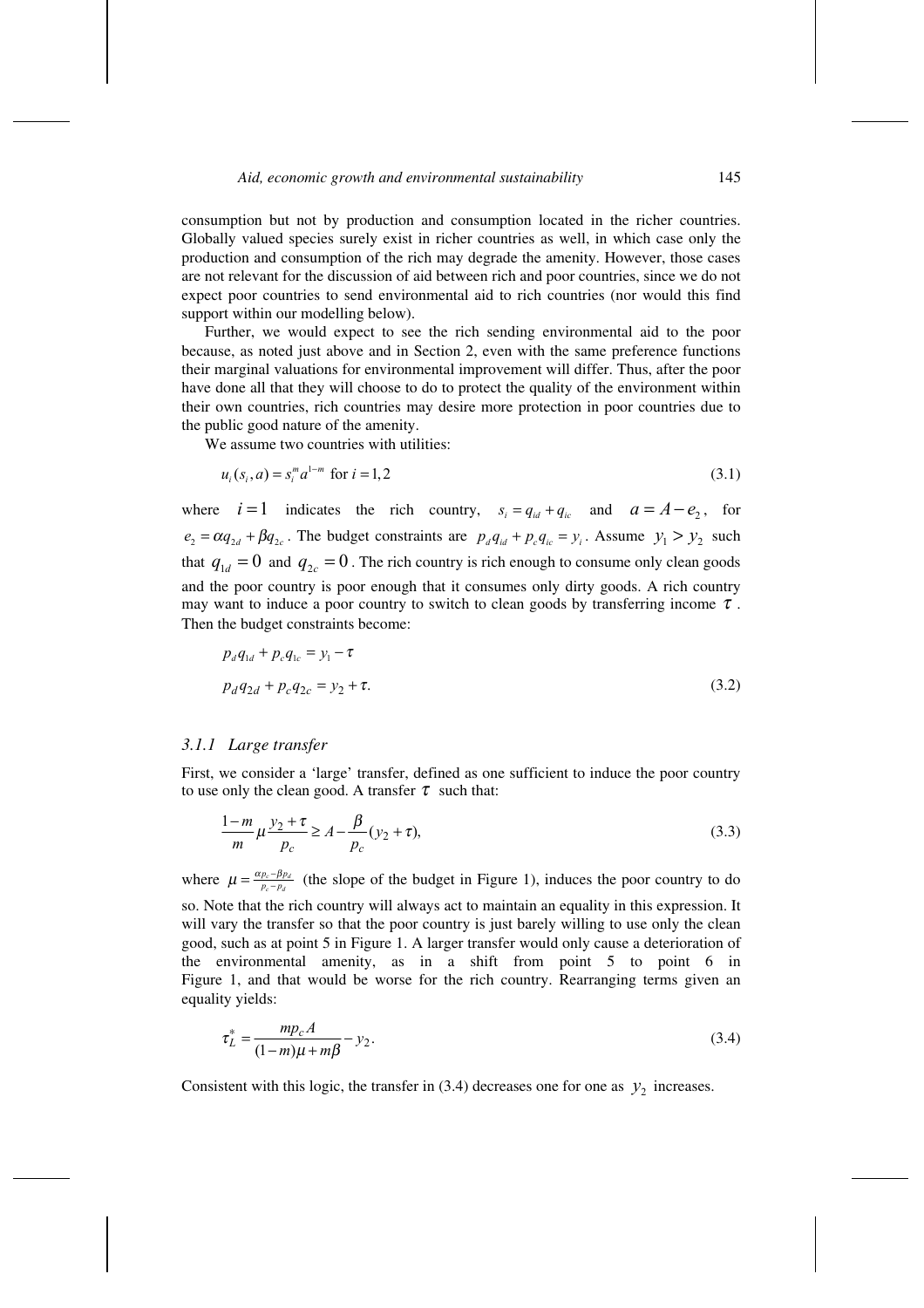The level of utility for the rich country from this optimal large transfer is:

$$
u_1(\tau_L^*) = \frac{1}{p_c} \left( y_1 - \tau_L^* \right)^m \left( p_c A - \beta (y_2 + \tau_L^*) \right)^{1-m}
$$
\n(3.5)

or

$$
u_1(\tau_L^*) = \frac{1}{p_c} \left( y_1 + y_2 - \frac{mp_c A}{(1-m)\mu + m\beta} \right)^m \left( \frac{A(1-m)\mu}{(1-m)\mu + m\beta} \right)^{1-m}.
$$
 (3.6)

Notice that:

$$
a_{\tau_L^*}(y_1, y_2) = A - \frac{1}{p_c} \beta(y_2 + \tau_L^*) = \frac{A(1-m)\mu}{(1-m)\mu + m\beta}
$$
(3.7)

such that

$$
\frac{\partial a_{\tau_L^*}(y_1, y_2)}{\partial y_1} = \frac{\partial a_{\tau_L^*}(y_1, y_2)}{\partial y_2} = 0.
$$
\n(3.8)

The intuition for constant  $a_{\tau_L^*}$  [as in (3.8)] as income rises in either country is that the optimal large transfer from the perspective of the richer country always moves the poor country to the same level of income at which it is just willing to use only clean goods, for example, to point 5 in Figure 1. As seen in (3.4), the rich country simply raises and lowers the transfer to keep the  $(y_2 + \tau_L^*)$  term constant, that is, to keep the poor country at the same effective income and thus same level of degradation. Clearly this aid policy alters the income-environment path.

#### *3.1.2 Intermediate transfer*

Now we consider the possibility that the transfer is not large enough to induce the poor country to use only the clean good, but still induces the poor country to consume positive amounts of it. Such a transfer would satisfy:

$$
\tau < \frac{mp_c A - [(1-m)\mu + m\beta]y_2}{(1-m)\mu + m\beta} \tag{3.9}
$$

and

$$
\frac{1-m}{m}\mu \frac{y_2 + \tau}{p_d} > A - \frac{\alpha}{p_d}(y_2 + \tau),
$$
\n(3.10)

which can be rearranged to:

$$
\tau > \frac{mp_c p_d A - [(1-m)\mu + m\alpha]p_c y_2}{(1-m)p_c \mu + m\alpha p_c} \tag{3.11}
$$

For such values of  $\tau$ , the interior solution for the poor country generates: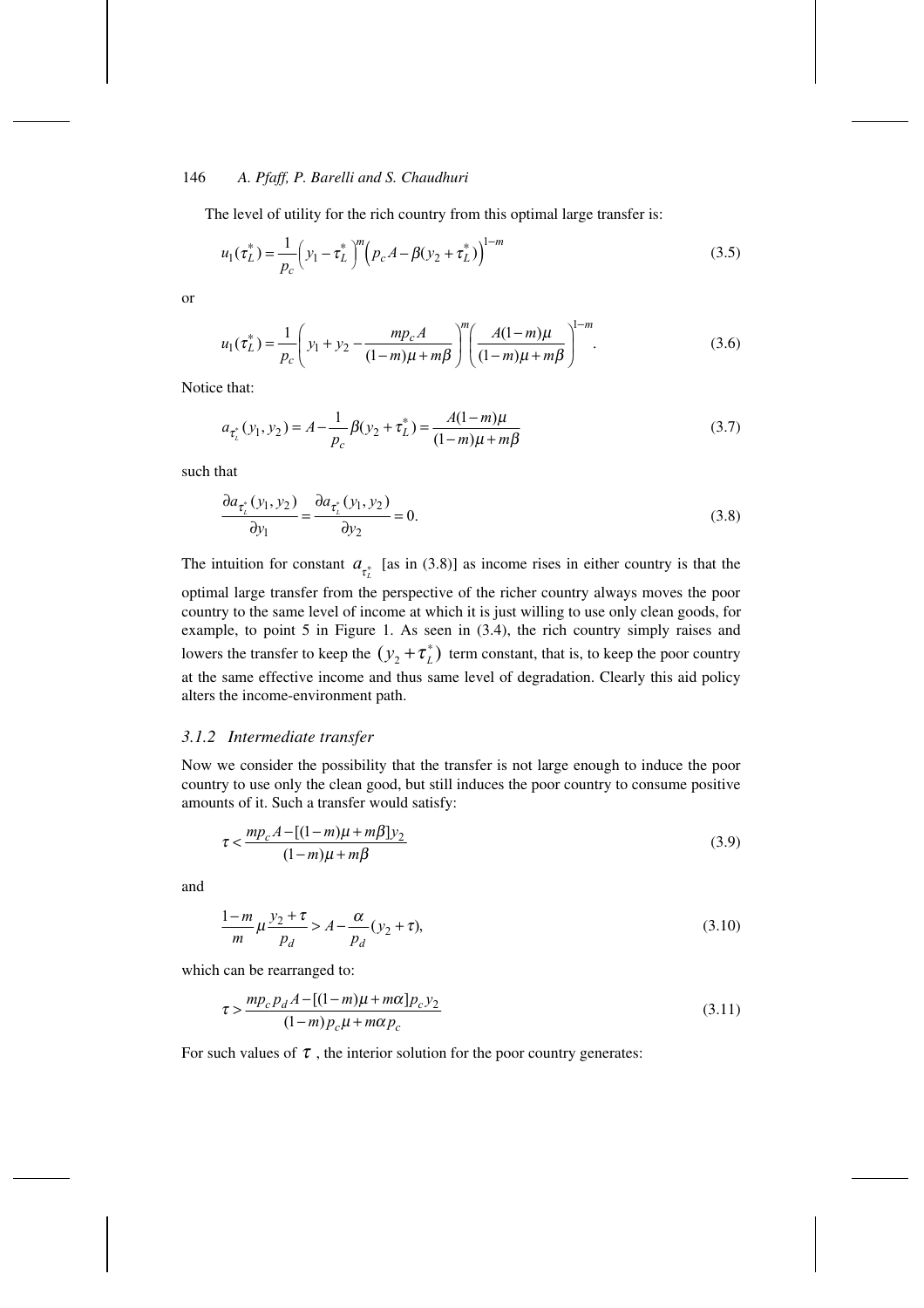*Aid, economic growth and environmental sustainability* 147

$$
a = \frac{1 - m}{p_c} \left( p_c A + (\mu - \beta) y_2 + (\mu - \beta) \tau \right)
$$
\n(3.12)

and the utility level achieved by the rich country is then:

$$
\frac{1}{p_c} (y_1 - \tau)^m ((1 - m) (p_c A + (\mu - \beta) y_2 + (\mu - \beta) \tau))^{1 - m}.
$$
\n(3.13)

This case differs from that above. Now the optimal point for the poor country in the view of the rich country will change with the income level of the rich. This is because leading the poor country to use more of the clean good will improve the environment (as in the shifts from point 3 to point 5 in Figure 1). Thus the rich country will choose its optimal transfer as a function of its own income as well. Maximizing the utility of the rich with respect to  $\tau$  leads to:

$$
\tau_I^* = \frac{(1-m)\mu y_1 - m p_c A - m(\mu - \beta)y_2}{\mu - m\beta} \tag{3.14}
$$

The  $\tau$  must also satisfy the inequalities above that define the interval in which an intermediate transfer would be optimal. Within that range,  $\tau_i^*$  is decreasing in  $y_2$  and increasing in  $y_1$ , per (3.14). These results imply that above a given gap in income levels the optimal transfer per (3.14) will no longer satisfy the inequalities above but instead will be too high and the large transfer will be preferred.

When it applies, this  $\tau_I^*$  implies:

$$
a_{\tau_i^*}(y_1, y_2) = \frac{1-m}{p_c} \Big( p_c A + (\mu - \beta)(y_2 + \tau_i^*) \Big), \tag{3.15}
$$

$$
\frac{\partial a_{\tau_i^*}(y_1, y_2)}{\partial y_1} = \frac{(1-m)^2 \mu(\mu - \beta)}{p_c(\mu - m\beta)} > 0
$$
\n(3.16)

$$
\frac{\partial a_{\tau_i^*}(y_1, y_2)}{\partial y_2} = \frac{1 - m}{p_c} [(\mu - \beta)(1 - k)] > 0,
$$
\n(3.17)

where  $k = \frac{m(\mu-\beta)}{\mu-m\beta}$  $=\frac{m(\mu-\beta)}{\mu-m\beta}$ , 0 < *k* < 1. Now *a* increases in  $y_1$  and in  $y_2$ , and specifically:

$$
a_{\tau_i^*} = \frac{(1-m)^2 \mu}{p_c(\mu - m\beta)} [p_c A + (\mu - \beta)(y_1 + y_2)].
$$
\n(3.18)

where  $\mu - \beta = \frac{(\alpha - \beta)p_c}{p_c - p_d} > 0$ *p*  $\mu - \beta = \frac{(\alpha - \beta) p_c}{p_c - p_d} > 0$  and  $\mu - m\beta > 0$ . From the income expansion path:

$$
s_{\tau_i^*} = \frac{m}{1 - m} \frac{a_{\tau_i^*}}{\mu} = \frac{m(1 - m)}{p_c(\mu - m\beta)} [p_c A + (\mu - \beta)(y_1 + y_2)],
$$
\n(3.19)

and substituting both  $a_{\tau_i^*}$  and  $s_{\tau_i^*}$  in the utility function yields: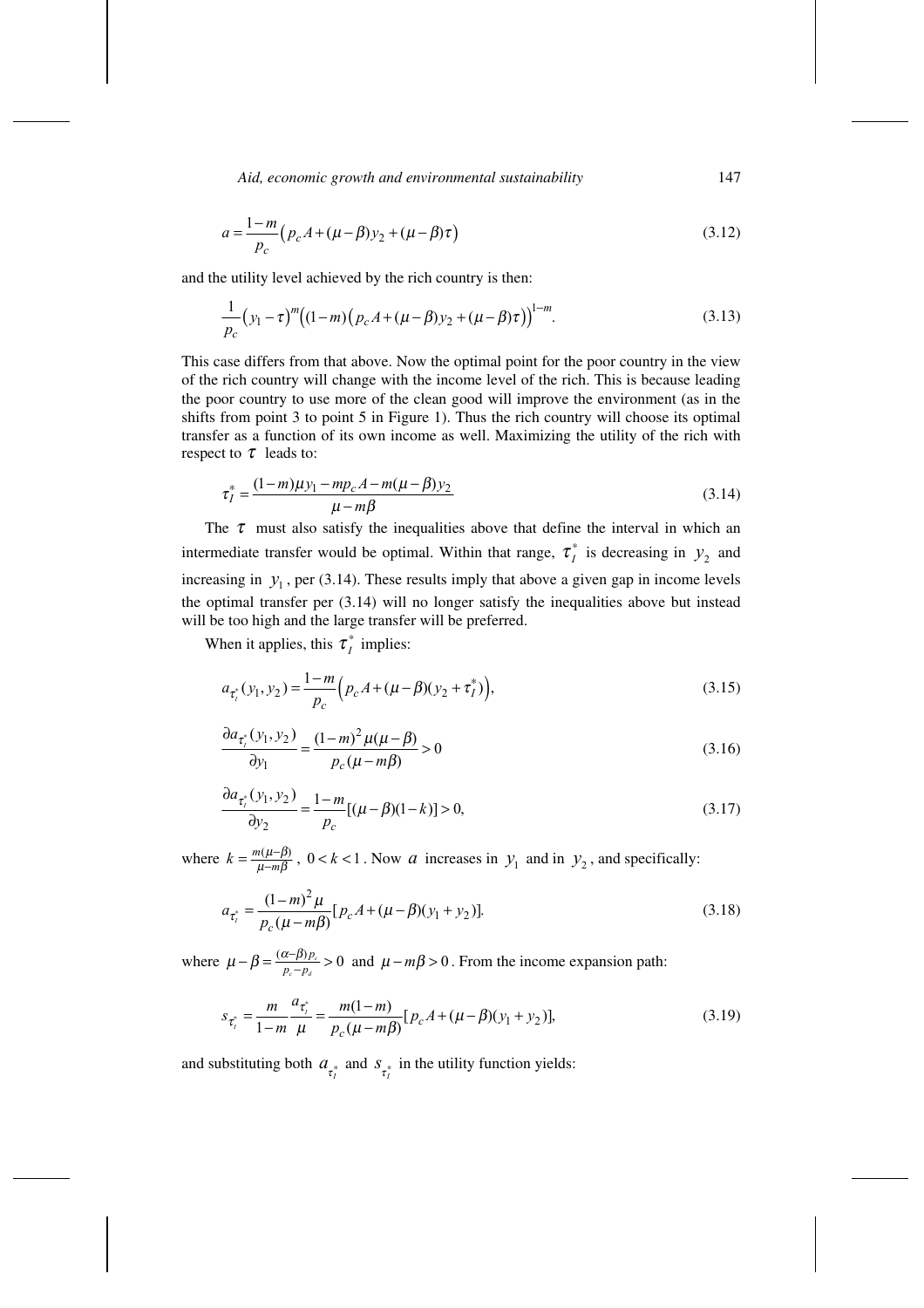$$
u_1(\tau_I^*) = \frac{p_c A + (\mu - \beta)(y_1 + y_2)}{p_c (\mu - m\beta)} (m(1 - m))^m (\mu (1 - m)^2)^{1 - m}.
$$

The intuition differs from the large transfer case. Here, increased income of the rich raises a trade off between consumption of services by the rich (a lowering of which will not help the environment since the rich do not degrade *a* ) and improving the environment by increasing the transfer to the poor country [as in (3.14)], to shift it further along in the abatement process. The rich country divides income between these goals, and thus increasing its income will improve the environment.

Increased poor-country income has essentially the same effect, with one additional step to start. It functions like increased rich-country income because if the poor country is richer then the rich country can lower its transfer while achieving the same outcome in the poor country [as suggested by (3.14)]. Then, just as for an increase in the income of the rich, the rich country will divide this gain in effective income from the lowered transfer between consumption and inducing more abatement through transfers to the poor country. Thus more  $y_2$  will lead to higher  $a$ . Again, this type of environmental aid policy clearly alters the income-environment path relative to what would have occurred without any aid.

#### *3.1.3 Comparing transfer options*

Finally, the rich country might find it better not to induce the poor country to be cleaner, that is, not to give aid at all. In such a case, the utility attained is:

$$
u_1(0) = \left(\frac{y_1}{p_c}\right)^m \left(A - \frac{\alpha y_2}{p_d}\right)^{1-m}.\tag{3.21}
$$

Comparing the utilities obtained by the rich country in each of these cases, we see in Figure 2 that  $u_1(\tau_L^*)$  may be higher or lower than  $u_1(\tau_I^*)$ . Recall, however, that the range of relative incomes for which the  $\tau_i^*$  computations apply is limited, such that if the rich country is much richer than the poor country, it will use large transfers.

Interestingly,  $u_1(0)$  dominates  $u_1(\tau_L^*)$  and  $u_1(\tau_I^*)$  in the upper figure, though not in the lower one in which the poor country degrades the environment quite a bit when using dirty goods. That is, the rich country is likely to be better off not making an income transfer unless  $\alpha$  is high (with the other parameters set at  $A=10$ ,  $y_2=1$ ,  $p_c=2$ ,  $p_d=1$ and *m* =.5 ). Analytically, this result is suggested by the fact that  $u_1(0) \rightarrow 0$  as  $\alpha \rightarrow \frac{p_d A}{y_2}$  whereas  $u_1(\tau_l^*)$  and  $u_1(\tau_l^*)$  do not depend on  $\alpha$ . Thus, it is clear that environmental outcomes change (conditional on poor-country income) when the optimal level of aid in the form of income transfers is positive. Yet income transfers may not be a great option for environmental aid.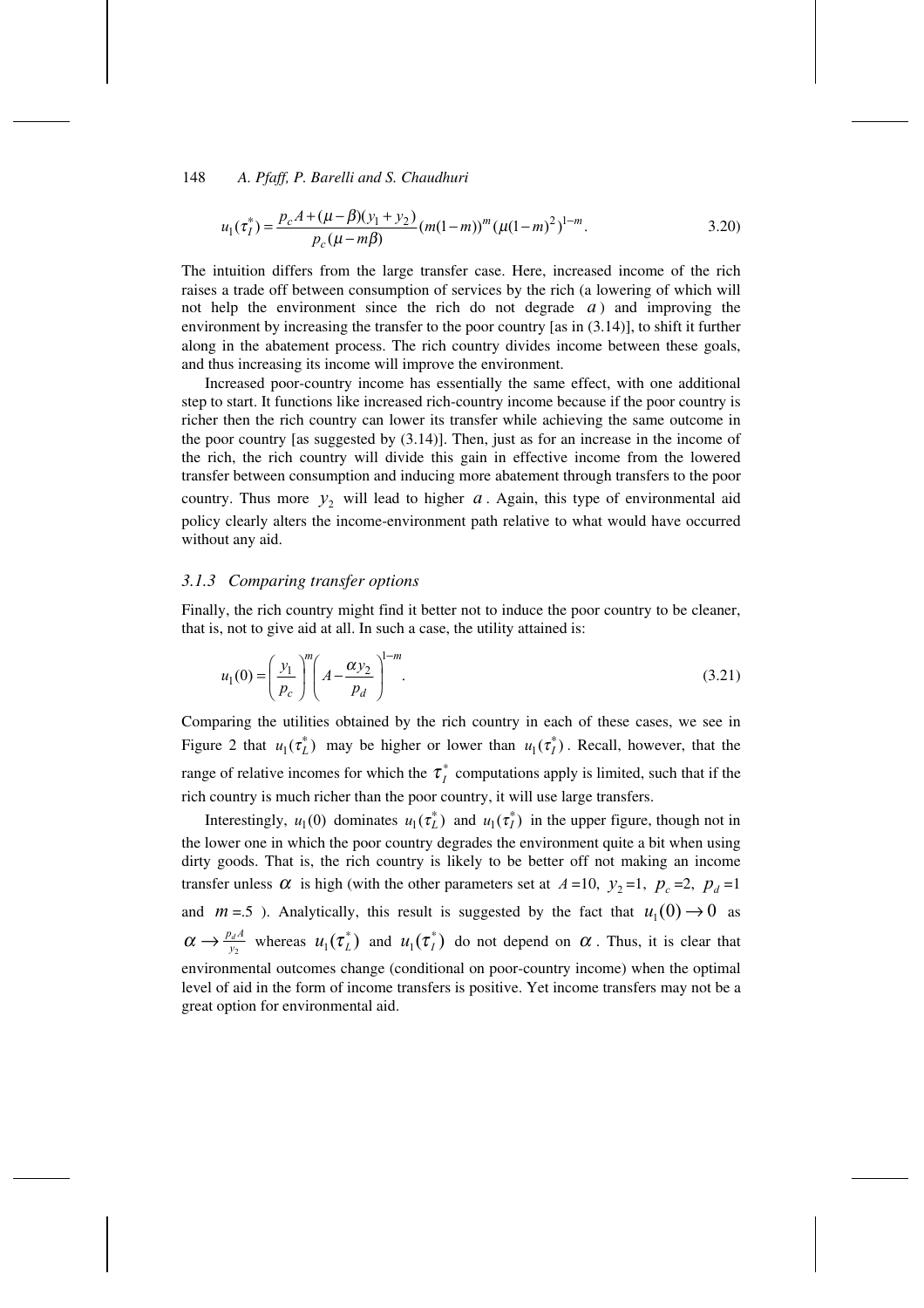

Figure 2 Comparing transfer options

## *3.1.4 Environmental sustainability and innovation*

Our focus above is the effect of aid upon income-environment paths. Given that aid has an effect, note that even with the large transfer policy, environmental quality stays constant for a while but when the poor country is rich enough (that is, on its own would use only the clean good) the transfer becomes zero and the environment is degraded by further growth. For intermediate transfers, environmental quality rises for a while with growth but eventually both countries use only the clean good, yielding degradation of the environment from any further economic growth.

What would be required for ongoing economic growth not to degrade the environment in the long run is the ongoing innovation of cleaner goods. These new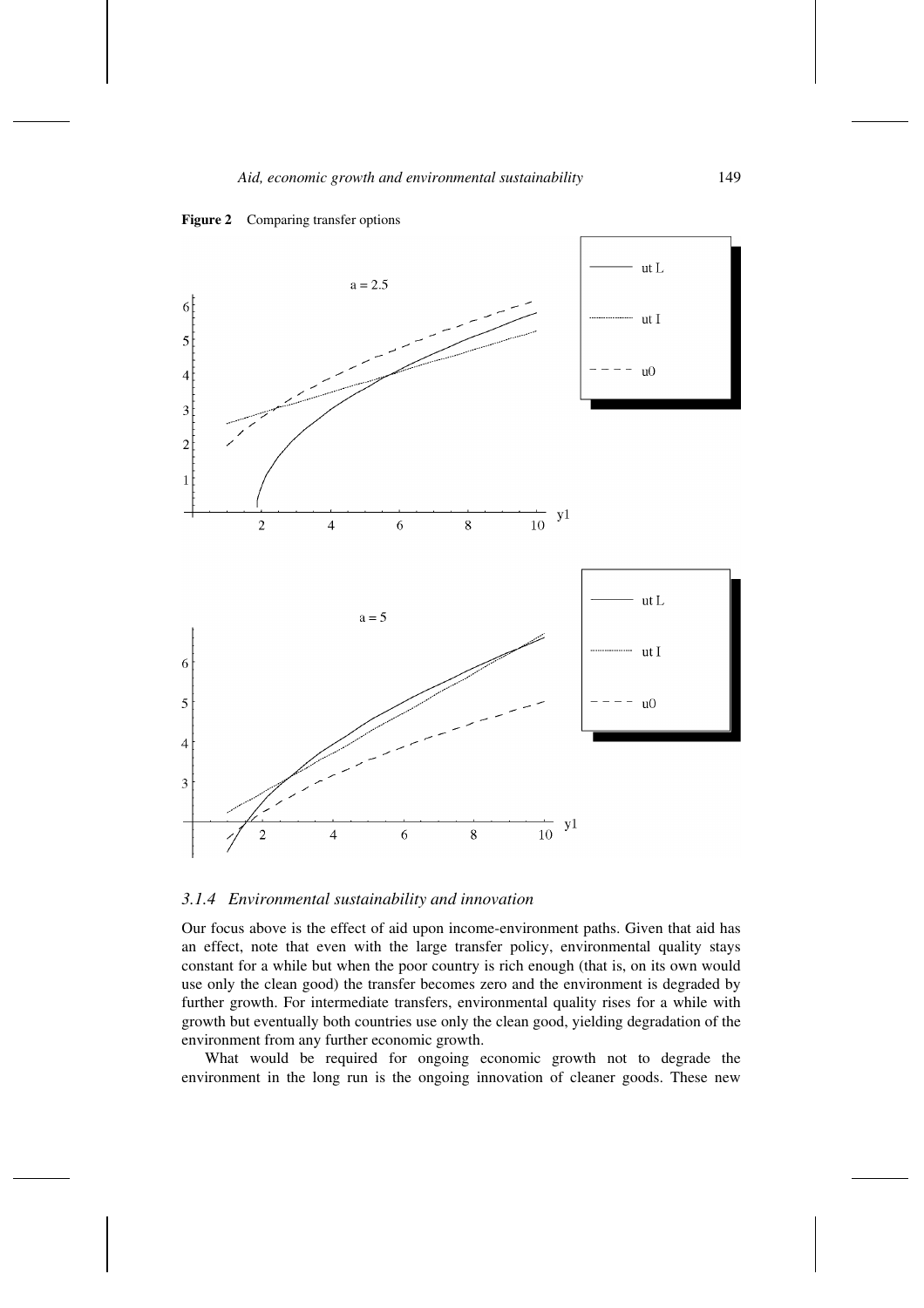cleaner goods might well originate in the richer countries, where environmental R&D may be ongoing in response to the market or to environmental regulation endogenously worth adopting at higher incomes. The new goods could then be made available to poorer countries by direct technological transfer that would enable the poorer countries to produce these goods. Richer countries could also induce the poorer countries to switch to these cleaner and possibly more expensive new goods by subsidising their production and/or consumption.

Yet, for the moment, let us remain with the static approach chosen in this paper. The development of new products is outside of its scope. Instead we consider a 'technological transfer' programme that subsidises the use within the poorer countries of existing clean goods. This increases effective access to those goods. It is a conditional transfer, based on 'cleaner behaviour', and thus might be expected to be a more efficient form of aid (this is confirmed below). It functions as a technological transfer policy that is, 'access' to a technology is a function of price. Even if a cleaner good or technology already exists, and thus in some sense can be said to be available to all, many people in the world will effectively not have access to it as they can not afford to pay.

In the environmental area, there are multiple examples of changing prices to affect outcomes. Japan has supported the dissemination of cleaner energy technologies in China. The Montreal Protocol agreement included a Multilateral Fund to lower costs for developing nations. Thus, we believe that effective transfer of technologies can be increased by subsidy policies. The following subsection will consider this type of subsidy to existing clean goods as an alternative to income transfers.

#### *3.2 Subsidy to clean goods: an environmental aid alternative*

Again a rich and a poor country value a global public good that is degraded only by the poor country. Everything is as above except that now the rich country may induce the poor country to switch to clean goods by lowering the relative price through a subsidy. Let  $\sigma$  be the subsidy. The price of the clean good in the poor country becomes  $p_c(1-\sigma)$  and the budget constraints become:

$$
p_d q_{1d} + p_c q_{1c} = y_1 - \sigma p_c q_{2c}
$$
  
\n
$$
p_d q_{2d} + p_c (1 - \sigma) q_{2c} = y_2.
$$
\n(3.22)

#### *3.2.1 Large subsidy*

Here again 'large' means sufficient to induce the poor country to use only clean goods. And again, the rich want to barely induce this shift. If  $\sigma$  is such that:

$$
\frac{1-m}{m}\mu(\sigma)\frac{y_2}{p_c(1-\sigma)} \ge A - \frac{\beta y_2}{p_c(1-\sigma)},
$$
\n(3.23)

where the slope is now  $\mu(\sigma) = \frac{\alpha(1-\sigma)p_c-\beta p_d}{(1-\sigma)p_c-p_d}$ *p* <sub>c</sub> −βp *p*<sub>c</sub> $-p$  $\mu(\sigma) = \frac{\alpha(1-\sigma)p_c-\beta p_d}{(1-\sigma)p_c-p_d}$  (we use  $\mu(\sigma)$  to differentiate this slope

from the one in the previous section, noting that now it depends on the magnitude of the subsidy), then the poor country will switch to using only clean goods. As the rich country wishes (3.23) to be an equality, a large subsidy must satisfy: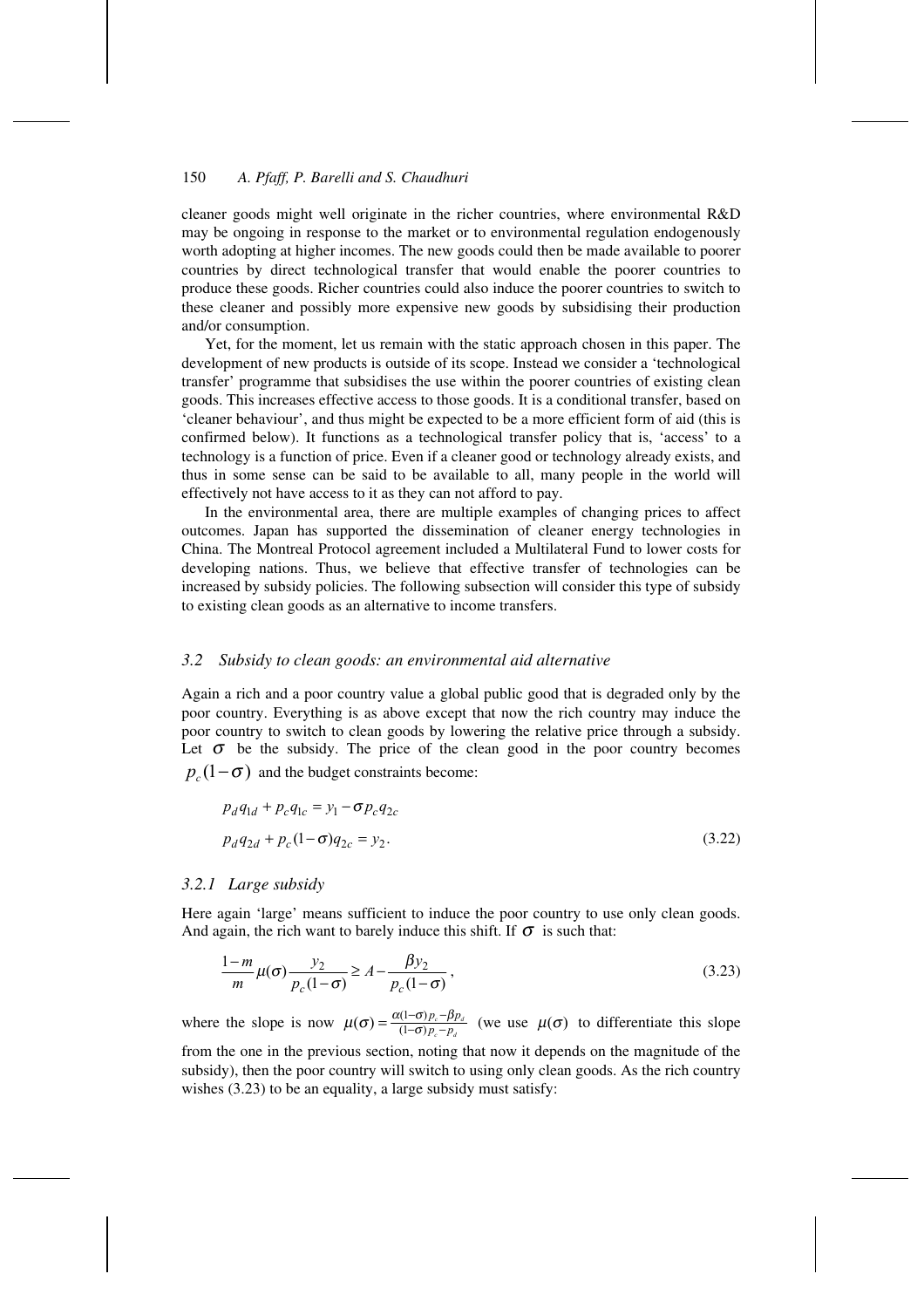*Aid, economic growth and environmental sustainability* 151

$$
\frac{1-m}{m}\mu(\sigma)y_2 = Ap_c(1-\sigma) - \beta y_2
$$
\n(3.24)

This is a second-order equation in  $\sigma$ . Instead of solving it explicitly, we denote by  $\sigma_L^*$ the value of the subsidy that solves the equation. Since the above equation does not depend on  $y_1$ , we have:

$$
\frac{\partial \sigma_L^*}{\partial y_1} = 0 \tag{3.25}
$$

Concerning  $y_2$ , one cannot determine whether an increase in the poor country's income will cause the subsidy to increase or decrease:

$$
\frac{\partial \sigma_L^*}{\partial y_2} = -\frac{(1-m)\mu(\sigma_L^*) + \beta}{(1-m)y_2 \frac{\partial \mu(\sigma_L^*)}{\partial \sigma} - Ap_c} 0,
$$
\n(3.26)

where

$$
\frac{\partial \mu(\sigma_L^*)}{\partial \sigma} = \frac{(\alpha - \beta) p_c p_d}{[(1 - \sigma_L^*) p_c - p_d]^2} > 0.
$$

The level of the environmental amenity is given by:

$$
a_{\sigma_L^*}(y_1, y_2) = Ap_c - \frac{\beta y_2}{(1 - \sigma_L^*) p_c}.
$$
\n(3.27)

Since the impact of  $y_2$  on  $\sigma_L^*$  is ambiguous, for  $a_{\sigma_L^*}$  that ambiguity also exists. Finally, as a result of the optimal subsidy, the utility level for the rich country is:

$$
u_1(\sigma_L^*) = \left(\frac{1}{p_c}(y_1 - \frac{\sigma_L^* y_2}{1 - \sigma_L^*})\right)^m \left(A - \frac{\beta y_2}{(1 - \sigma_L^*) p_c}\right)^{1 - m}.
$$
 (3.28)

## *3.2.2 Intermediate subsidy*

Analogous to the intermediate transfer, an intermediate subsidy large enough so that the poor country uses some of (but not only the) clean good satisfies:

$$
\frac{1-m}{m}\mu(\sigma)y_2 < Ap_c(1-\sigma) - \beta y_2\tag{3.29}
$$

and

$$
\frac{1-m}{m}\mu(\sigma)\frac{y_2}{p_d} > A - \frac{\beta y_2}{p_d} \tag{3.30}
$$

For such values of  $\sigma$  the interior solution for the poor country generates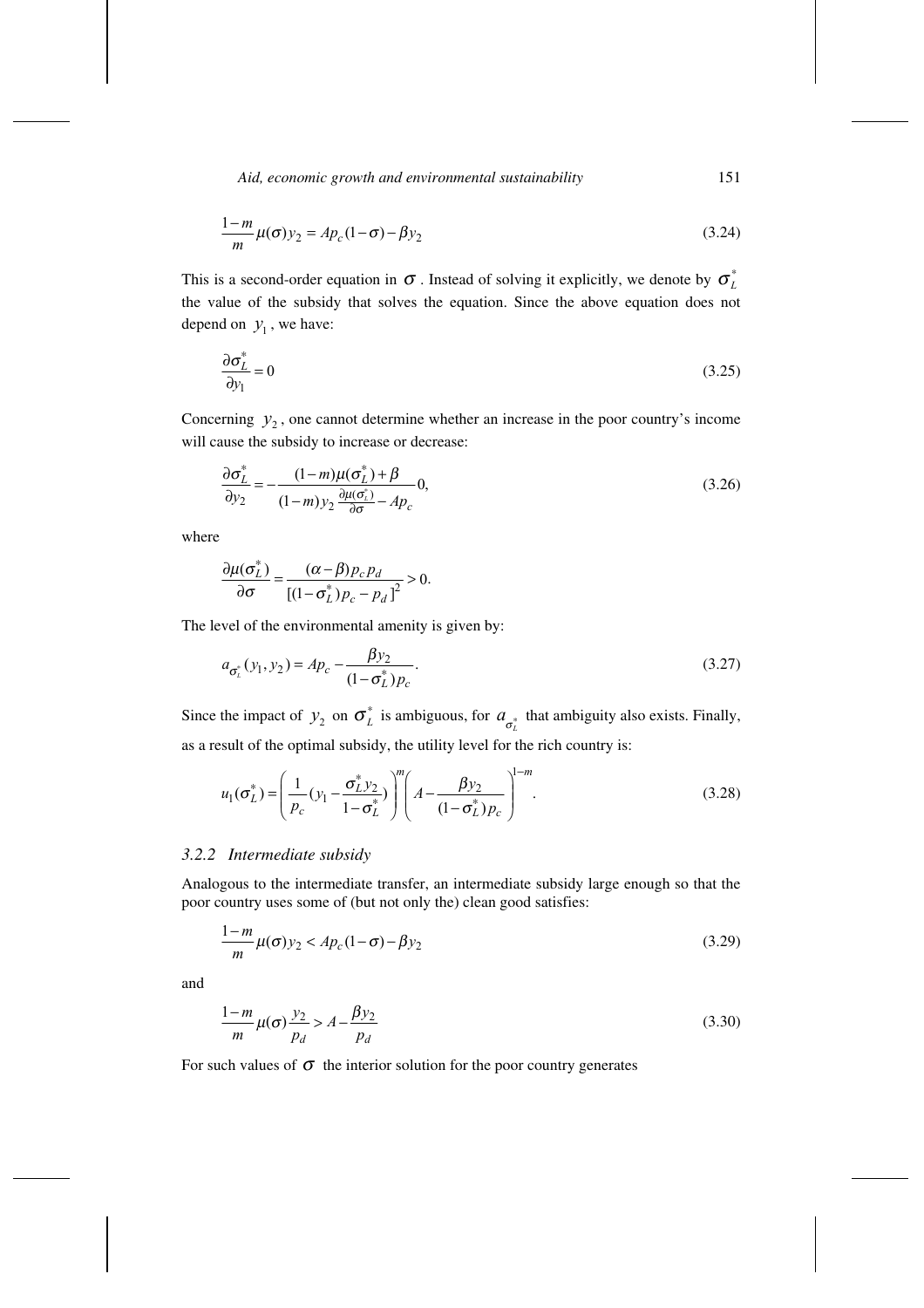$$
a(\sigma) = (1 - m) \left( A + \frac{y_2}{p_d} (\mu(\sigma) - \beta) \right).
$$
 (3.31)

Since

$$
s_1(\sigma) = \frac{y_1}{p_c} - \sigma q_{2c}(\sigma),
$$
\n(3.32)

we have to determine  $q_{2c}$  as well. After some algebraic manipulation, we can show that the poor country's consumption of the clean good is given by:

$$
q_{2c}(\sigma) = \frac{1}{\Delta} \left( (\mu - \alpha) A - (\alpha m + (1 - m)\mu) \frac{y_2}{p_d} (\mu - \beta) \right)
$$
(3.33)

where  $\Delta = \mu(\beta_2 - m) - \alpha\mu$ . We can write the utility of the rich country as:

 $s_1(\sigma)^m a(\sigma)^{1-m}.$ 

As was true for income transfers, the intermediate and large subsidy cases differ. A large subsidy shifts the poor to barely using only clean goods, while an intermediate subsidy shifts the poor to a point between only-dirty and only-clean that is optimal from the perspective of the rich country and depends on the income of the rich. Thus the optimal subsidy is found by maximizing the utility of the rich country with respect to  $\sigma$ . Taking derivatives with respect to  $\sigma$ , and rearranging, we find that  $\sigma_I^*$  must satisfy:

$$
\mu \left[ q_{2c} + \sigma_I^* \frac{\partial q_{2c}(\sigma_I^*)}{\partial \sigma} \right] - (1 - m) \frac{y_2}{p_d} \frac{\partial \mu(\sigma_I^*)}{\partial \sigma} = 0 \tag{3.34}
$$

where  $\frac{\partial q_{2c}(\sigma_i^*)}{\partial \sigma}$  is in general ambiguous and

$$
\frac{\partial \mu(\sigma_I^*)}{\partial \sigma} = \frac{(\alpha - \beta) p_c p_d}{\left[ (1 - \sigma_I^*) p_c - p_d \right]^2} > 0.
$$

## *3.2.3 Comparing subsidy options*

Finally, as was true for the transfer case, the rich country might find it better not to put funds into inducing the poor country to be cleaner, that is, it might choose not to give a subsidy at all. And as before, the resulting utility would be:

$$
u_1(0) = \left(\frac{y_1}{p_c}\right)^m \left(A - \frac{\alpha y_2}{p_d}\right)^{1-m}.\tag{3.35}
$$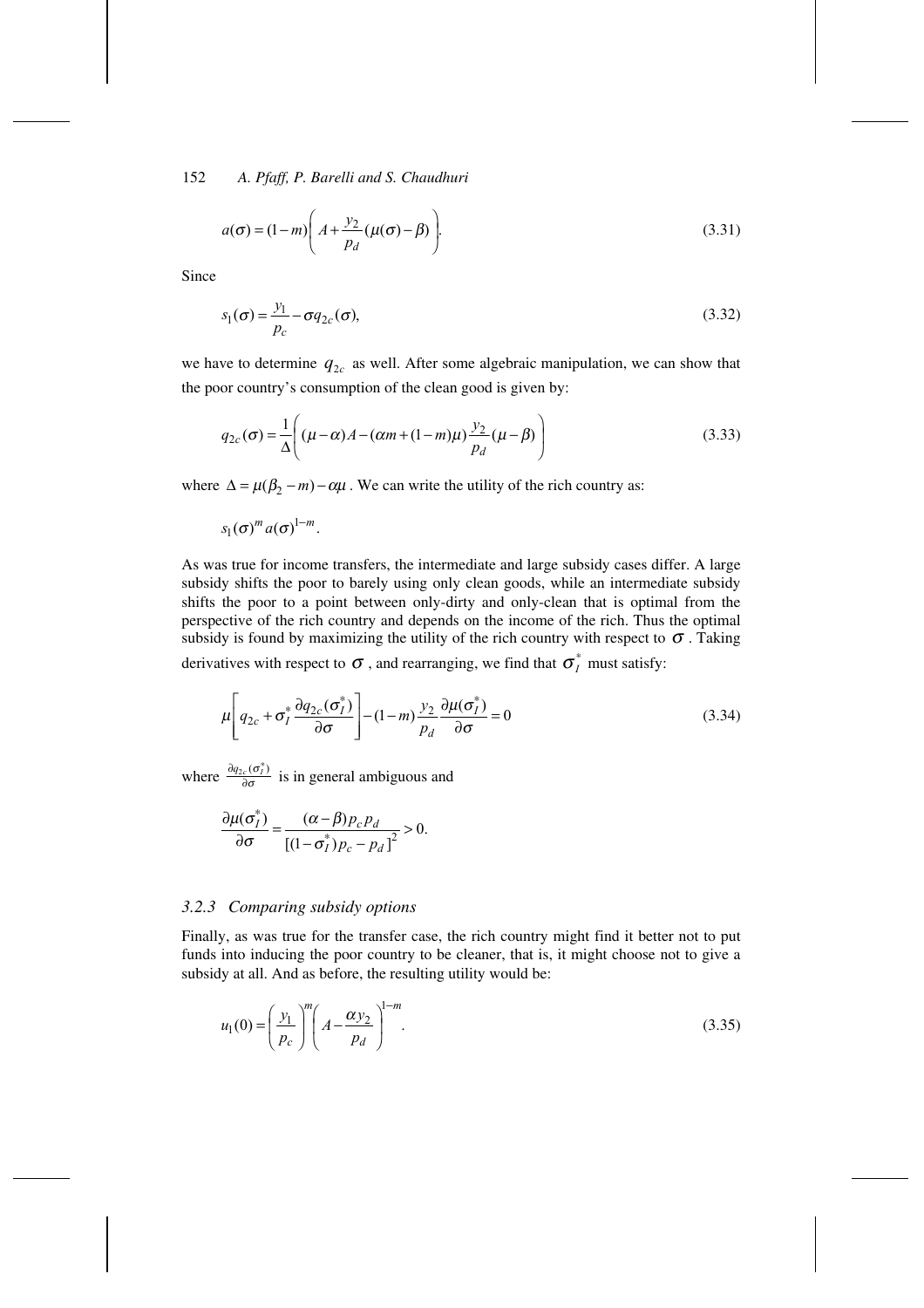

Figure 3 Comparing subsidy options

Comparing the utilities obtained by the rich country in each of these possible subsidy cases, we see in Figure 3 that  $u_1(\sigma_l^*)$  is always less than  $u_1(\sigma_l^*)$ , that is, the intermediate subsidy seems to be the best environmental subsidy option for the rich country. Further, in contrast to the transfer case, the rich country is always better off (with low or high  $\alpha$ ) providing some subsidy than none at all.

Clearly such statements depend upon all of the parameters. Here, for instance, the value of  $\alpha$  is large compared to the endowment  $\hat{A}$ , so that the rich country stands to lose a lot by not providing incentives to the poor country to switch (at least partially) to the clean good. However, because we have used the same parameters for all our simulations, while either of the aid policies could be used to alter the default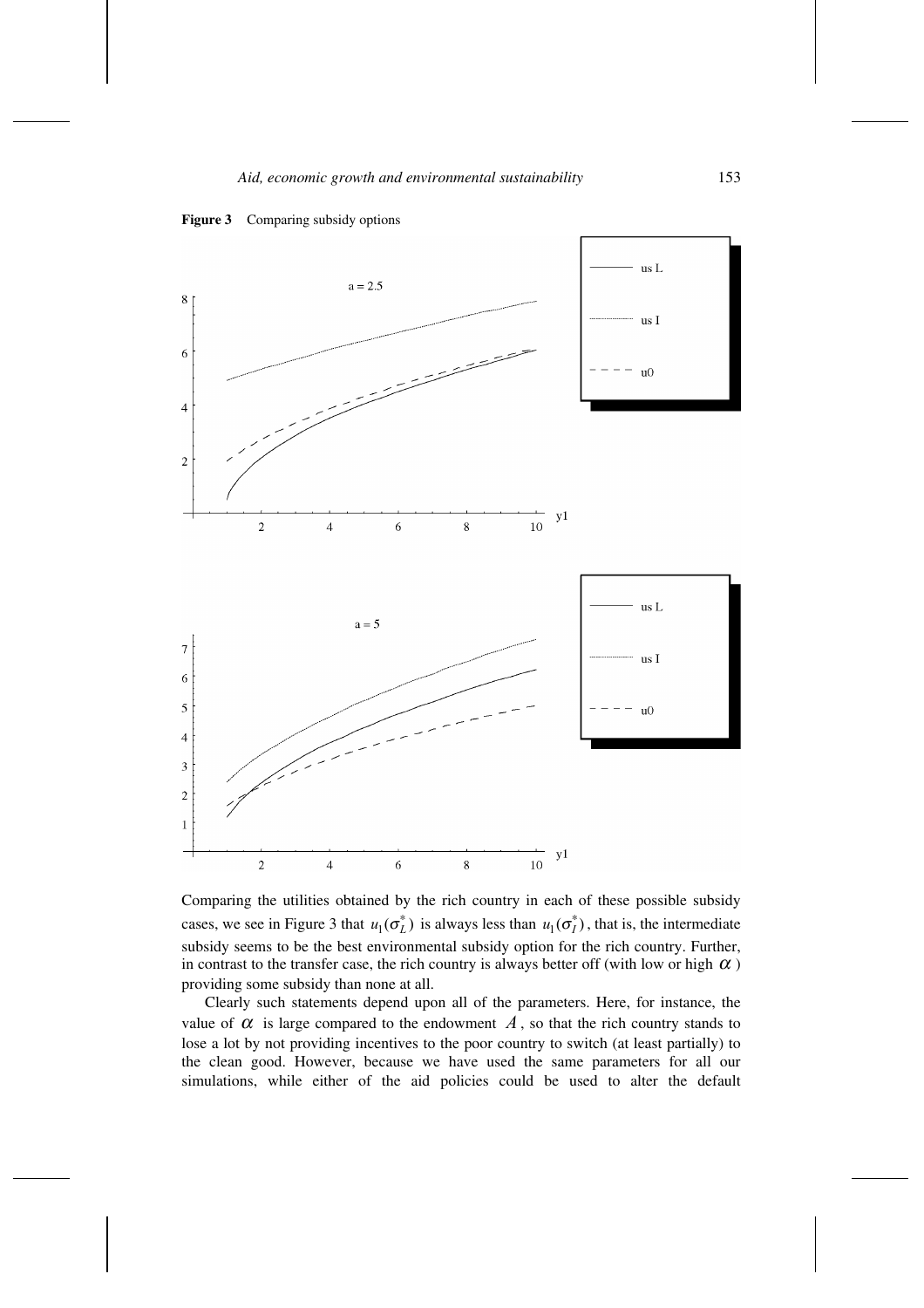income-environment paths we can see here that the environmental subsidy policy clearly differs from the income transfer policy.

#### *3.2.4 Comparison of subsidy and transfer options*

The fact that the subsidy is better than providing no aid at all, which, in turn, is relatively often preferred to any positive level of income transfer, suggests that the subsidy is likely to be the better environmental aid policy. Figure 4 shows that this is indeed the case. It shows the level of the rich country's welfare for the two transfer cases and the intermediate subsidy case. The latter, that is, the  $u_1(\sigma_i^*)$ , is always above the other two cases. Not surprisingly, then, the more targeted environmental subsidy, that is, conditional aid, is the more efficient and preferred aid policy.

#### **Figure 4** Comparing subsidy to transfers



As the subsidy appears to often be attractive for the rich country, relative to no aid, we may expect environmental outcomes for poor countries to be influenced by the presence of richer countries. The income transfer case helps to make the point that the presence of rich countries matters for income-environment paths. It is employed in this fashion for modelling extensions below concerning the effects of degradation by the rich. But a subsidy policy seems more realistic. Given the importance of innovation for environmental sustainability, also recall that a subsidy could be one way to implement technological transfer.

### **4 Two countries, degradation by rich and poor**

Once again a rich and a poor country value a global public good, but now the use of marketed goods by the rich also degrades this amenity. As noted, an example of such an amenity is the degradation of an atmospheric service due to emissions of greenhouse gases that mix globally. This provides a second interaction between rich and poor, one distinct from but relevant for environmental aid.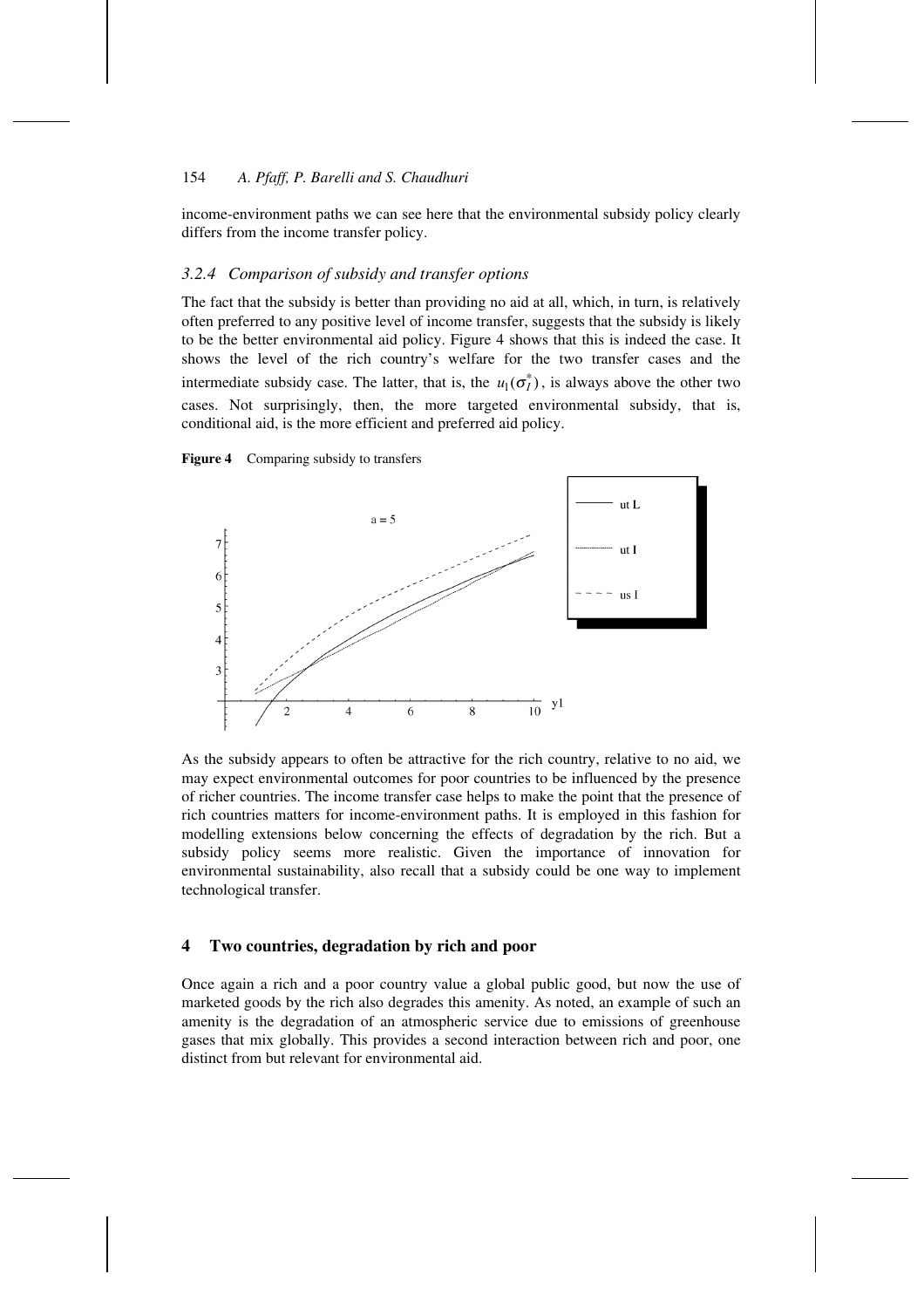Specifically, now  $a = A - e_1 - e_2$  and  $e_i = \alpha q_{id} + \beta_i q_{ic}$ , that is, both countries degrade *a* and their respective uses of clean goods could differ in their impacts on *a* (we need not do the same for dirty goods since the rich country will not use them). Again assume  $y_1 > y_2$  in such a way that  $q_{1d} = 0$  and  $q_{2c} = 0$ , and again allow that the richer country might induce the poorer country to switch to clean goods by transferring income  $\tau$  to the poorer country, yielding the budget constraints:

$$
p_d q_{1d} + p_c q_{1c} = y_1 - \tau
$$
  
\n
$$
p_d q_{2d} + p_c q_{2c} = y_2 + \tau.
$$
\n(4.1)

#### *4.1 Large transfer and degradation versus transfers*

To induce the poor country to use only clean goods, the transfer  $\tau$  must satisfy:

$$
\frac{1-m}{m}\mu\frac{y_2+\tau}{p_c} \ge A - \frac{\beta_1}{p_c}(y_1-\tau) - \frac{\beta_2}{p_c}(y_2+\tau),
$$
\n(4.2)

where  $\mu = \frac{\mu_{p_c} - \mu_2 \mu_d}{p_c - p_d}$  $p_c-\beta$ ,  $p_c$  $\mu = \frac{\alpha p_c - \beta_2 p_d}{p_c - p_d}$ . The rich will choose a transfer to make this an equality:

$$
\tau_L^* = \frac{mp_c A - m\beta_1 y_1 - [(1-m)\mu + m\beta_2] y_2}{(1-m)\mu + m(\beta_2 - \beta_1)}.
$$
\n(4.3)

Note the perhaps surprising property that the transfer falls with the rich income.

The level of environmental amenity obtained with the optimal transfer is:

$$
a_{\tau_L^*}(y_1, y_2) = \frac{1}{p_c}(p_c A - \beta_1 y_1 - \beta_2 y_2 - (\beta_2 - \beta_1) \tau_L^*)
$$
\n(4.4)

and since  $\tau_L^*$  is decreasing in  $y_i$ , as just noted, so is  $a(y_1, y_2)$  (for  $\beta_2 - \beta_1 \ge 0$ ):

$$
\frac{\partial a_{\tau_L^*}(y_1, y_2)}{\partial y_1} = -\frac{\beta_1}{p_c[(1-m)\mu + m(\beta_2 - \beta_1)]} < 0
$$
\n(4.5)

$$
\frac{\partial a_{\tau_L^*}(y_1, y_2)}{\partial y_2} = -\frac{(1-m)\mu \beta_1}{p_c[(1-m)\mu + m(\beta_2 - \beta_1)]} < 0,
$$
\n(4.6)

and one particularly useful case to consider is when  $\beta_1 = \beta_2 = \beta$ , such that:

$$
a_{\tau_L^*}(y_1, y_2) = \frac{1}{p_c}(p_c A - \beta_1 y_1 - \beta_2 y_2) = A - \frac{1}{p_c}\beta(y_1 + y_2).
$$
 (4.7)

In this latter case in (4.7), the environment does not depend on  $\tau_L^*$ , since the two countries have the same impact on the environment. Shifting income between them is irrelevant to *a* . This result also emphasises that in this modelling framework, innovation is needed for sustainability. While the intermediate transfer can permit ranges of income in which economic growth proceeds alongside rising quality of the environment (as in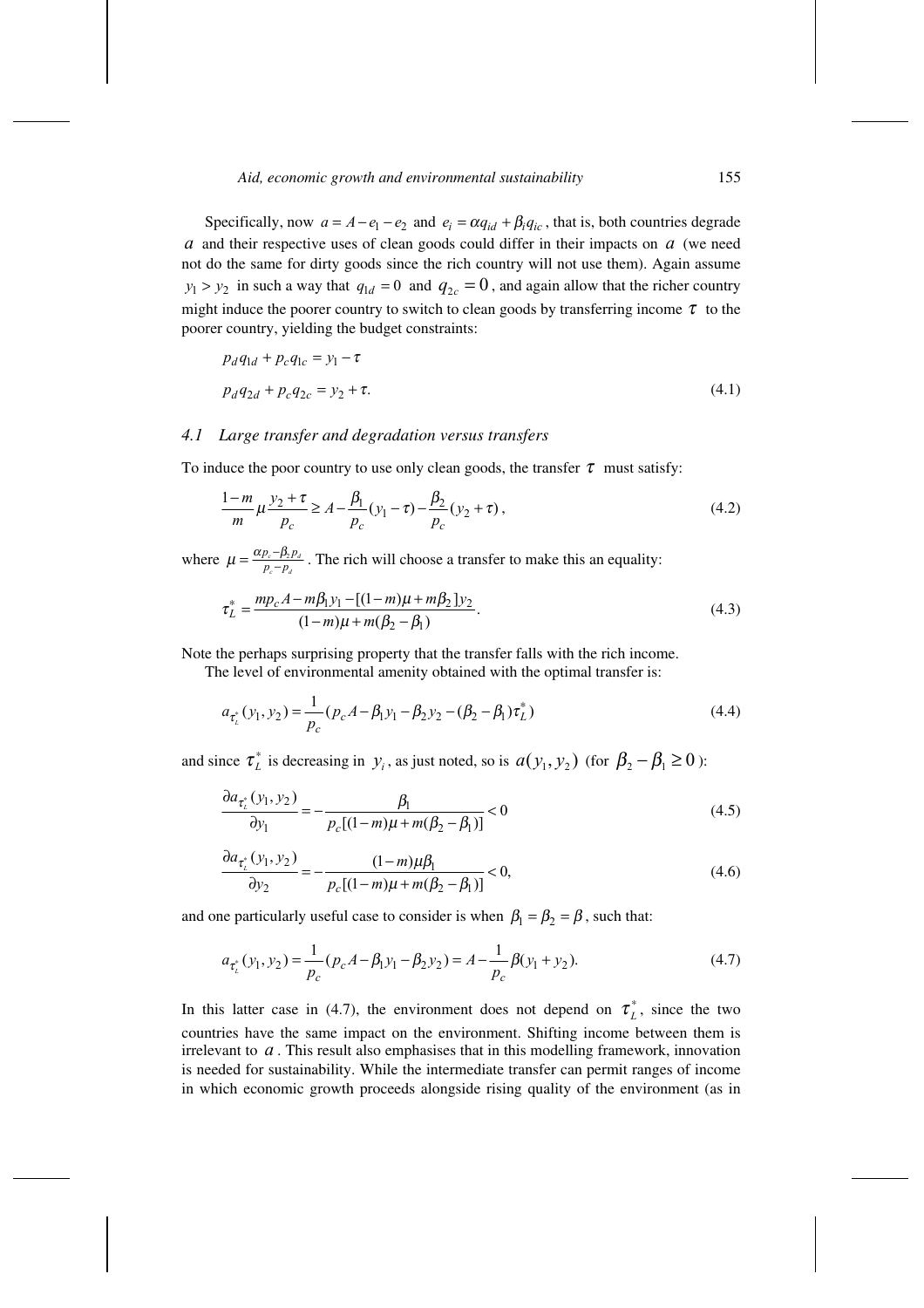Section 2.2), as rich-country income rises for a given level of poor-country income, eventually the case of the large transfer will dominate and without innovation growth will inevitably lower environmental quality.

Rewriting the more general expression for environmental quality in (4.4) helps to make clearer what is happening, that is, how degradation by the rich matters:

$$
a_{\tau_L^*}(y_1, y_2) = A - \frac{1}{p_c} (\beta_1 (y_1 - \tau_L^*) + \beta_2 (y_2 + \tau_L^*)).
$$
\n(4.8)

Recall that the  $(y_2 + \tau_L^*)$  term in (4.8) will remain constant because the rich country will continue to induce the poor country to be just willing to use only the clean goods. Thus for given  $y_2$ , increasing  $y_1$  yields only increased consumption of services by the rich and thus also increased degradation of the environment. Increasing  $y_2$  has the same effect because it reduces the transfer chosen by the rich country, leaving the rich with more effective income for consumption and thus more degradation.

The result of most interest, though, is above in (4.3) concerning the optimal transfer: it falls with rich-country income. This too follows from the degradation by the rich (which explains why it was not found in the previous section, in which  $\beta_1 = 0$ ). In essence, degradation by the rich is a substitute for transfers in the inducement of pro-environmental choices in the poor country. While a transfer is one way to induce more use of clean goods, greater degradation of *a* by the rich will also induce more use of clean goods by the poor, lessening the need for transfers to keep the poor using clean goods as desired by the rich (as can be seen in (4.2)). In this somewhat perverse result, instead of 'taking responsibility for' its degradation by paying compensation, for example, the rich country views this degradation as a lever that, from its perspective, lessens the need for aid.

#### *4.2 Durable degradation*

The result just discussed is magnified when degradation of the environment is durable. Above, we implicitly modelled the degradation of *flows* of environmental services within a given period, in which only current incomes and behaviours affected environmental quality. However, for many types of degradation, including from greenhouse gas emissions, *stocks* are the relevant issue and past degradation will have impact as well. While a dynamic model could spell this out explicitly, here it suffices to note using our existing expressions that such durable effects of behaviours on environmental quality would strengthen the result just discussed.

Durable degradation implies that, conditional on current rich-country income, the total degradation of *a* caused by the choices of the rich is greater than the degradation of flows modelled above. That is tantamount to an increase in  $\beta_1$ . We have already modeled such a shift, as in Section 3 we set  $\beta_1 = 0$ , while in Section 4, we permitted  $\beta_1 > 0$ . Thus, we know qualitatively the effect: greater degradation by the rich will reduce the aid offered to induce the poor to use clean goods. Thus, in stark contrast to statements that responsibility for past environmental degradation implies that rich countries should *pay more* than they might otherwise (for example, in a Clean Development Mechanism), per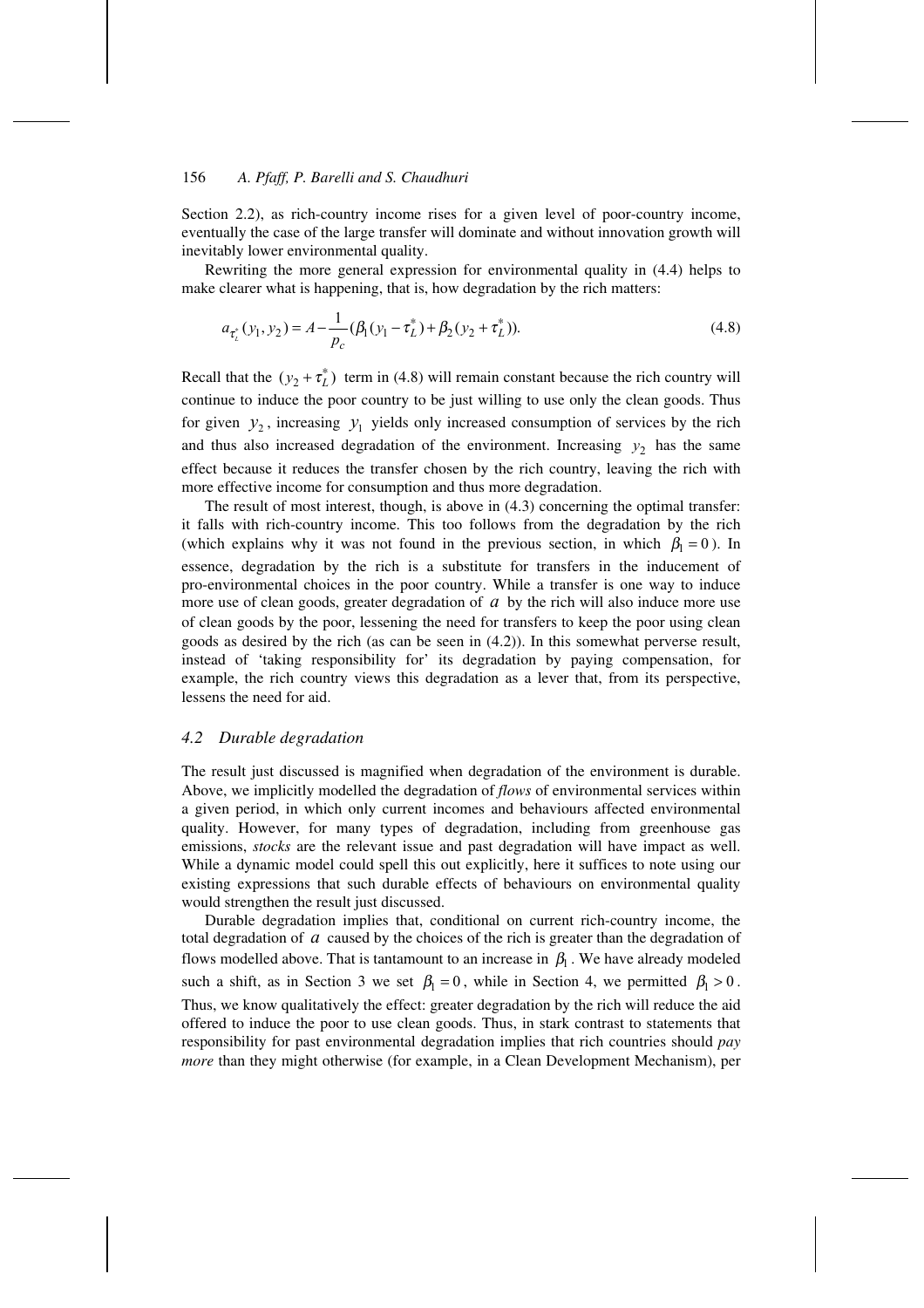(4.2) and (4.3) the rich country itself would elect to take its past degradation into account by *reducing aid*.

## **5 Discussion**

This paper demonstrated that the presence of richer countries who value the environment and offer environmental aid will affect poor countries' choices and environmental quality conditional on poor-country income. This is the case whether or not the rich countries' activities degrade the environmental public good. It complicates the search for a stable 'EKC' linkage of poor countries' incomes per capita with environmental outcomes.

For the case in which both rich and poor countries degrade the global public good, we find that despite being responsible for some of the degradation, the rich countries reduce their environmental aid. The reason is that degradation of the environmental amenity by the rich by itself pushes the poor countries towards the use of clean goods. This can substitute for environmental aid in inducing the shift to clean goods in poor countries that the rich desire. This somewhat perverse result is stronger when degradation is durable, that is, when historical consumption and degradation by rich countries affect over time the level of the environmental amenity enjoyed by the poor countries.

Optimal aid levels are more likely to be non-zero when aid takes the form of subsidies to existing clean goods, versus income transfers. While the optimal income transfer may be zero, that is, no aid, for the same simulation parameters the best positive subsidy level is always preferred to no aid. Thus the presence of richer countries that value the environment may well affect poor-country outcomes, given the more realistic subsidy policy. Note further that such a subsidy policy is one form of environmental technological-transfer programme. This is relevant because at least in this modelling framework, innovation in clean goods appears to be necessary for economic growth to be environmentally sustainable in the long run.

That suggests the value of further work on technological innovation and transfer. Our modelling (following Pfaff, Chaudhuri and Nye, 2004) suggested that there will be a clear increase in demand for cleaner goods as development proceeds and a greater fraction of the population is making use of the cleanest existing goods. Formalising the linkage from this demand to endogenous innovation, as well as linking that innovation to aid programmes that make the new cleaner goods available to all countries, are extensions that we intend to pursue in future work.

#### **Acknowledgements**

Would like to thank for their helpful comments participants in AERE/ASSA, NBER, NEUDC and Harvard Environmental Economics and Policy seminars. Needless to say, we alone are responsible for any remaining errors.

## **References**

Asako, K. (1980) 'Economic growth and environmental pollution under the Max-Min Principle', *Journal of Environmental Economics and Management*, Vol. 7, p.157.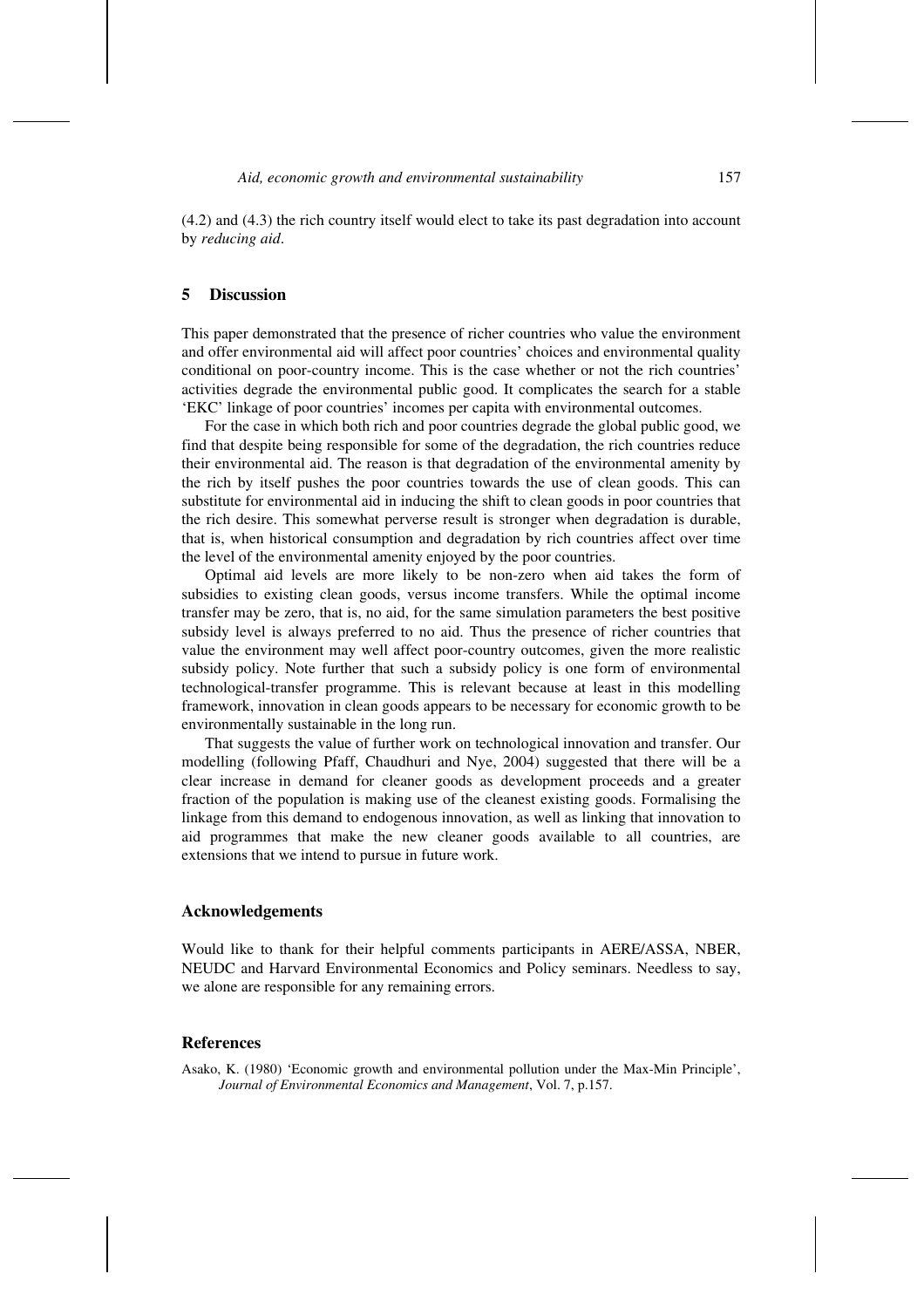- Becker, R.A. (1982) 'Intergenerational equity: the capital-environment trade-off', *Journal of Environmental Economics and Management*, Vol. 9, pp.165–185.
- Beltratti, Andrea (1996) *Models of Economic Growth with Environmental Assets*, Kluwer Academic Publishers, Dordrecht.
- Bovenberg, A.L. and Smulders, S. (1995) 'Environmental quality and pollution-augmenting technological change in a two-sector endogenous growth model', *Journal of Public Economics*, Vol. 57, pp.369–391.
- Chaudhuri, S. and Pfaff, A.S.P. (2003 revision requested) 'Fuel-choice and indoor air quality: a household-level perspective on economic growth and the environment', www.columbia.edu/~ap196.
- D'Arge, R.C. and Kogiku, K.C. (1973) 'Economic growth and the environment', *Review of Economic Studies*, Vol. 40, pp.61–77.
- Deaton, A. and Muellbauer, J. (1980) *Economics and Consumer Behavior*, Cambridge University Press, Cambridge.
- Elbasha, E.H. and Roe, T.L. (1996) 'On endogenous growth: the implications of environmental externalities', *Journal of Environmental Economics and Management*, Vol. 31, pp.240–268.
- Forster, B.A. (1973) 'Optimal capital accumulation in a polluted environment', *Southern Economic Journal*, Vol. 39, pp.544–547.
- Gradus, R. and Smulders, S. (1993) 'The trade-off between environmental care and long-term growth – pollution in three prototype growth models', *Journal of Economics*, Vol. 58, No. 1, pp.25–51.
- Grossman, G. and. Krueger, A. (1995) 'Economic growth and the environment', *Quarterly Journal of Economics*, Vol. 110, No. 2, pp.353–377.
- Gruver, G.W. (1976) 'Optimal investment in pollution control in a neoclassical growth context', *Journal of Environmental Economics and Management*, Vol. 3, pp.165–177.
- Holtz-Eakin, D. and Selden, T. (1995) 'Stoking the fires?  $CO_2$  emissions and economic growth', *Journal of Public Economics*, Vol. 57, No. 1, pp.85–101.
- Keeler, E., Spence, M. and Zeckhauser, R. (1972) 'The optimal control of pollution', *Journal of Economic Theory*, Vol. 4, pp.19–34.
- Lipsey, R.G. and Rosenbluth, G. (1971) 'A contribution to the new theory of demand: a rehabilitation of the Giffen good', *Canadian Journal of Economics*, Vol. 4, pp.131–163.
- Michel, P. and Rotillon, G. (1995) 'Disutility of pollution and endogenous growth', *Environmental and Resource Economics*, Vol. 6, pp.279–300.
- Pfaff, A., Chaudhuri, S. and Nye, H.L.M. (2004) 'Household production & environmental Kuznets curves: examining the desirability and feasibility of substitution', *Environmental and Resource Economics*, Vol. 27, No. 2, pp.187–200.
- Plourde, C.G. (1972) 'A model of waste accumulation and disposal', *Canadian Journal of Economics*, Vol. 5, No. 1, pp.119–125.
- Seldon and Song (1995) 'Neoclassical growth, the J curve for abatement and the inverted U curve for pollution', *Journal of Environmental Economics and Management,* Vol. 29, No. 2, pp.162–168.
- Seldon and Song, (1994) 'Environmental quality and development: is there a U for air pollution emissions?', *Journal of Environmental Economics and Management*, Vol. 27, No. 2, pp.147–162.
- Shafik, N. (1994) 'Economic development and environmental quality: an econometric analysis', *Oxford Economic Papers*, Vol. 46.
- Stephens, J.K. (1976) 'A relatively optimistic analysis of growth and pollution in a neoclassical framework', *Journal of Environmental Economics and Management*, No. 3, pp.85–96.
- Stokey, N.L. (1998) 'Are there limits to growth?', *International Economic Review*, Vol. 39, No. 1, pp.1–31.